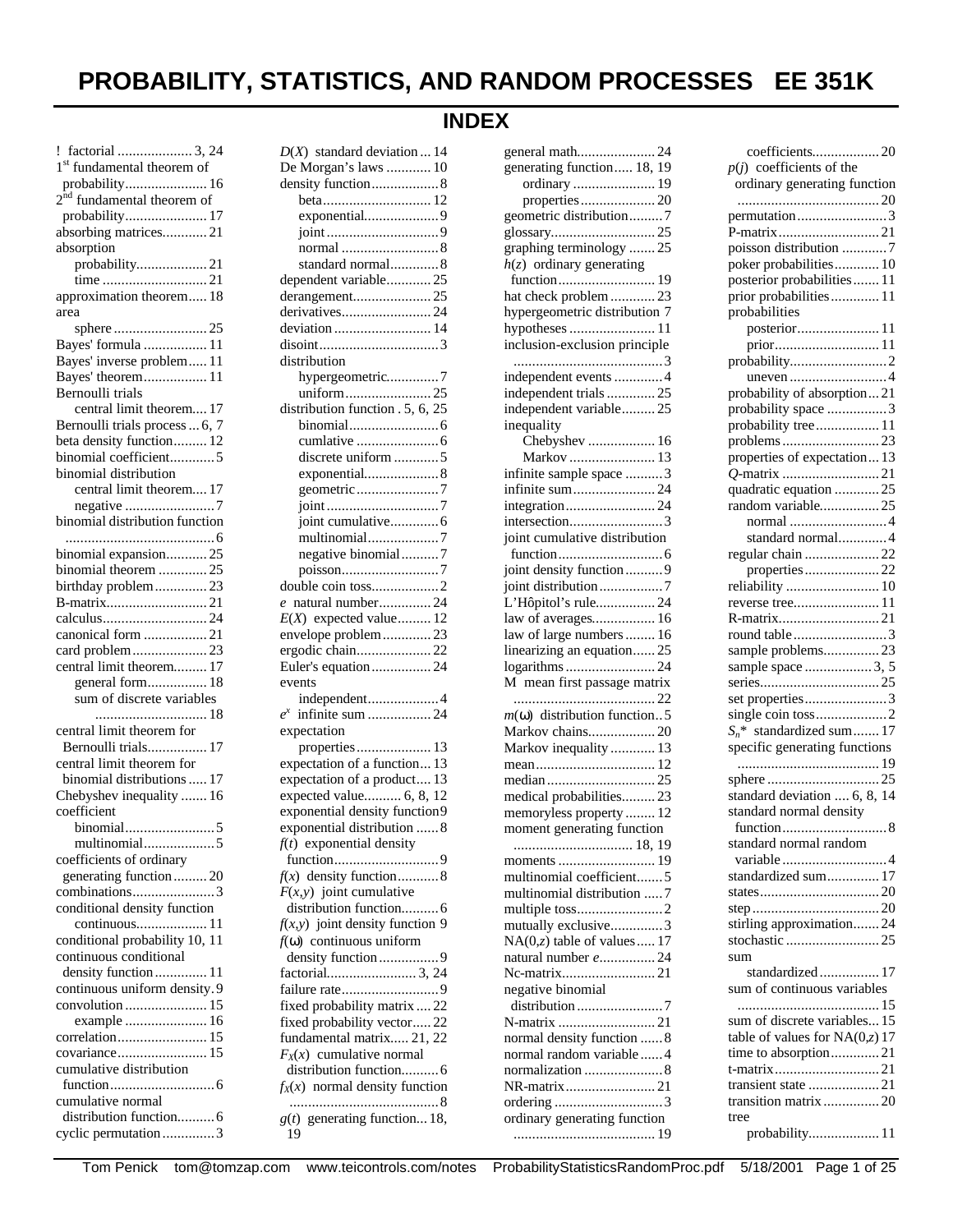| trials                     |                           |
|----------------------------|---------------------------|
|                            | continuous random         |
| trigonometric identities24 | variables 14              |
| uneven probability4        | discrete random variables |
|                            |                           |
| uniform distribution 5, 25 | properties 14             |
|                            | vector                    |
|                            | fixed probability22       |
| variable                   | volume                    |
|                            |                           |

# **PROBABILITY**

Mathematically, the probability of an outcome is equal to the number of possible positive outcomes divided by the total possible outcomes (*size* of the sample space).

 $P(\text{positive outcome}) = \frac{\text{number of possible positive outcomes}}{P(\text{positive outcomes})}$ total number of possible outcomes

For example, if there are 5 balls in a box and 3 are green, the probability of choosing a green ball is

 $P(\text{choosing green ball}) = \frac{3}{5}$ 

# **SINGLE COIN TOSS**

There is an equal probability that the outcome will be heads or tails.

$$
P(H) = P(T) = \frac{1}{2}
$$

## **DOUBLE COIN TOSS**

There are four possible outcomes with equal probability.

$$
P(HH) = P(HT) = P(TH) = P(TT) = \frac{1}{4}
$$

The probability of getting at least one heads would be the sum of the outcomes providing that result:

$$
P(HH) + P(HT) + P(TH) = \frac{3}{4}
$$

Alternatively, the probability of getting at least one heads could be thought of as one minus the probability of not getting at least one heads:

$$
1 - P(TT) = \frac{3}{4}
$$

| W fixed probability matrix22      |
|-----------------------------------|
| w limiting vector 22              |
| weak law of large numbers 16      |
| Z fundamental matrix of an        |
|                                   |
| Z standard normal random          |
|                                   |
| $\Omega$ sample space 3, 5        |
| $\phi(x)$ standard normal density |
|                                   |

# **MULTIPLE COIN TOSS**

There are  $2<sup>n</sup>$  possible outcomes to a multiple coin toss (when considering order of the results).

The probability of getting at least one heads:

$$
P(\text{getting at least one heads}) = (2^n - 1)\frac{1}{2^n}
$$

$$
P(\text{getting at least one heads}) = 1 - \frac{1}{2^n}
$$

The probability of getting exactly 2 heads:



The probability of getting exactly 3 heads:

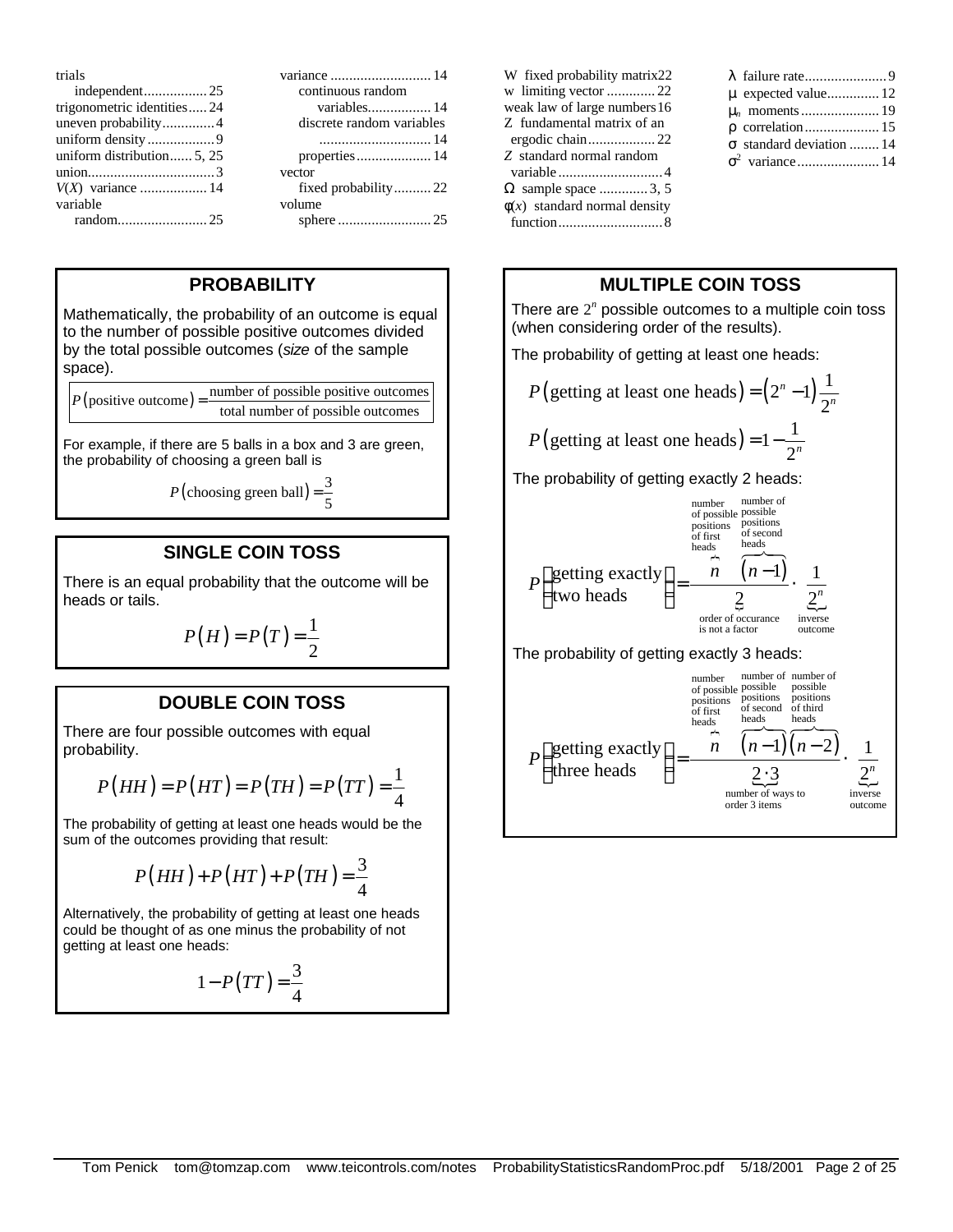

*A* means everything that is not in *A*

## **INCLUSION-EXCLUSION PRINCIPLE**

Expanding on a theorem presented in the previous box, the probability that at least one event contained within a group of (possibly) intersecting sets of events occurs is the sum of the probabilities of each event minus the sum of the probabilities of all 2-way intersections, plus the sum of the probabilities of all 3-way intersections, minus the sum of all 4-way intersections, etc.

$$
P(E_1 \cup E_2 \cup \dots \cup E_n) = \sum_{i=1}^n P(E_i) - \sum_{1 \le i < j \le n} P(E_i \cap E_j)
$$

$$
+ \sum_{1 \le i < j < k \le n} P(E_i \cap E_j \cap E_k) - \dots
$$

 $E =$  an event, in this case

#### **W SAMPLE SPACE**

The set of all possible outcomes. (Means the same as *probability space*, I think.) For example, if a coin is tossed twice, the sample space is

$$
\Omega = \{(H, H), (H, T), (T, H), (T, T)\}
$$

Note that the sample space is not a number; it is a collection or set of results. This is frequently a source of confusion; the *size* of the sample space is a number, but the sample space itself is not a number. See Probability, p2.

# **W INFINITE SAMPLE SPACE**

If a coin is tossed until it turns up heads, then the sample space for possible outcomes is

 $\Omega = \{1, 2, 3, ...\}$ 

#### **PERMUTATION**

A permutation is a mapping of a finite set onto itself. For example if we have the set  $A = \{a,b,c\}$ , there are 3! possible permutations. One of them is

$$
\begin{pmatrix} a & b & c \\ c & b & a \end{pmatrix}
$$

In other words, there are *n*! ways to arrange *n* objects. However, in the case of a **cyclic permutation**, there are (*n*-1)! ways to arrange n objects. An example of a *cyclic permutation* would be the seating of *n* people at a round table.

#### **ORDERING/COMBINATIONS 1**

*n* different objects can be ordered in *n*! ways or *permutations*. What about the case when some objects are identical? For example, consider the letters in the name

#### KONSTANTOPOULOS

There are 15 letters in the word. This includes 4 Os, 2 Ns, 2 Ts, and 2 Ss. How many 15-letter combinations can be formed with these letters given that some letters are identical?

number of words 
$$
=
$$
  $\frac{15!}{4!2!2!2!}$ 

#### **ORDERING/COMBINATIONS 2**

In how many ways can *n* identical objects be arranged in *m* containers?

$$
\binom{n+m-1}{n-1} = \frac{(n+m-1)!}{(n-1)! \times (m-n)!}
$$

A problem that appeared in the textbook was, how may ways can 6 identical letters be put in 3 mail boxes? The answer is 28.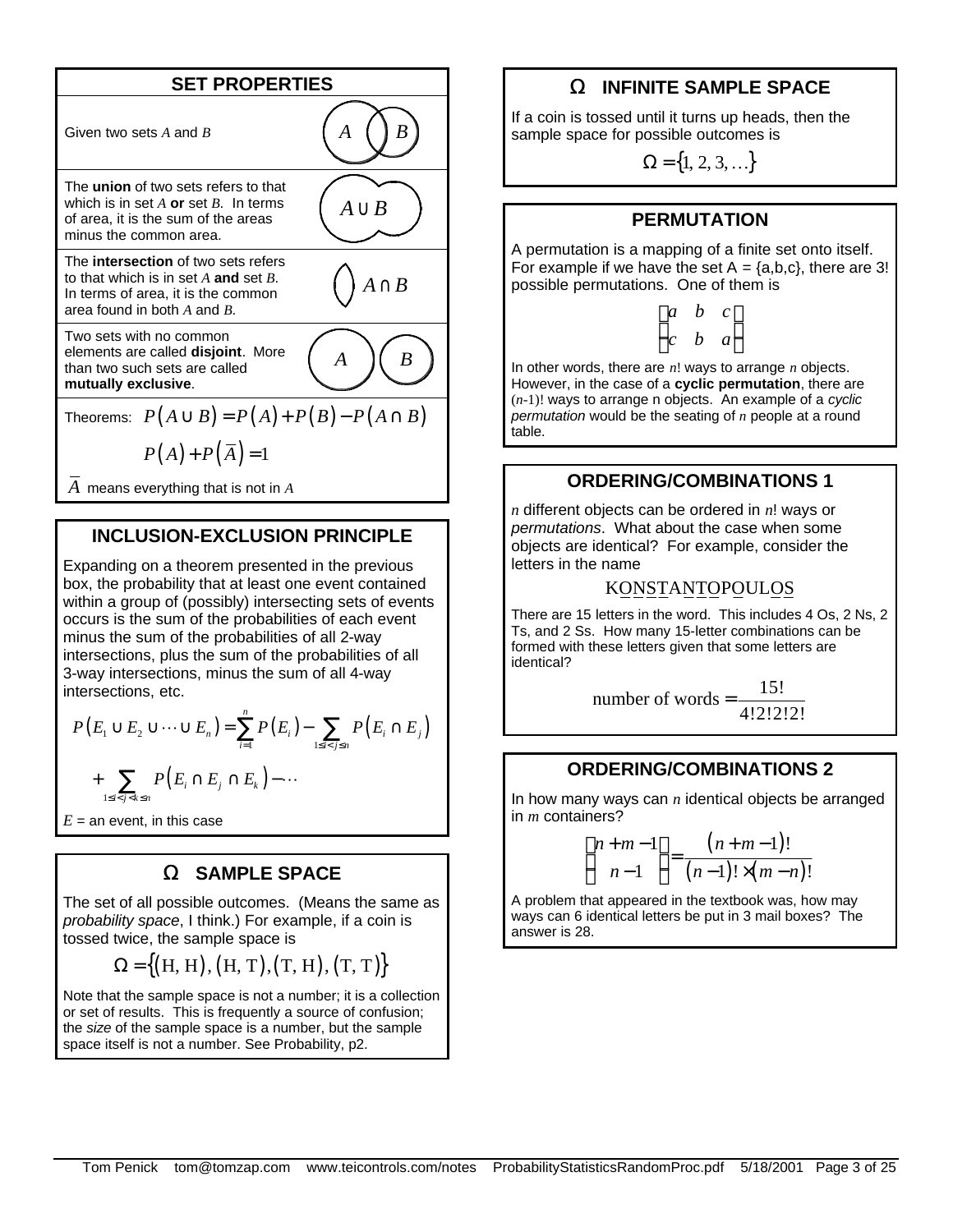# **NORMAL RANDOM VARIABLE**

A normal random variable has a Gaussian density function centered at the expectation μ. The figure below shows plots of the density functions of two normal random variables, centered at the common expectation of 0. The plot having the sharper peak is for the special case of a standard normal random variable determined by and expectation of 0 and deviation of 1. A normal random variable does not necessarily have an expectation of zero.



**variables with expectation <b>m** = 0

## *Z* **STANDARD NORMAL RANDOM VARIABLE** p.213

A standard normal random variable has the parameters expectation  $\mu = 0$  and deviation  $\sigma = 1$  (see Normal Density Function p.8).

A normal (i.e. Gaussian density) random variable with parameters  $\mu$  and  $\sigma$  can be written in terms of the standard normal random variable:

 $X = \sigma Z + \mu$ 

The process of changing a normal random variable to a standard normal random variable is called *standardization*. If *X* has a normal distribution with parameters  $\mu$  and  $\sigma$ , then the standardized version of *X* is

$$
Z = \frac{X - \mu}{\sigma}
$$

# **INDEPENDENT EVENTS** p.139

Two events *A* and *B* are called independent if the outcome of one does not affect the outcome of the other. Mathematically, (for a particular probability assignment/distribution) two events are independent if the probability of both events occurring is equal to the product of their probabilities.

$$
P(A \cap B) = P(A) \cdot P(B)
$$

For example, the outcome of the first roll of a die does not affect the second roll. The independence of two events can be lost if the probabilities are not even, e.g. an unfair coin or die.

Independence can also be expressed in terms of a conditional probability. The probability of *A* given *B* is still *A*.

$$
P(A | B) = P(A)
$$

And if this is true, then it is also true that

 $P(B|A) = P(B)$ 

# **UNEVEN PROBABILITY**

If we assign the probability *n* to the outcome of heads of an unfair coin, then

 $P(H) = n$ 

$$
P(T)=1-n
$$

The probabilities of a double coin toss will be

TT: 
$$
(1-n)^2
$$
TH: 
$$
n(1-n)
$$
HT: 
$$
n(1-n)
$$
HH: 
$$
n^2
$$

Tom Penick tom@tomzap.com www.teicontrols.com/notes ProbabilityStatisticsRandomProc.pdf 5/18/2001 Page 4 of 25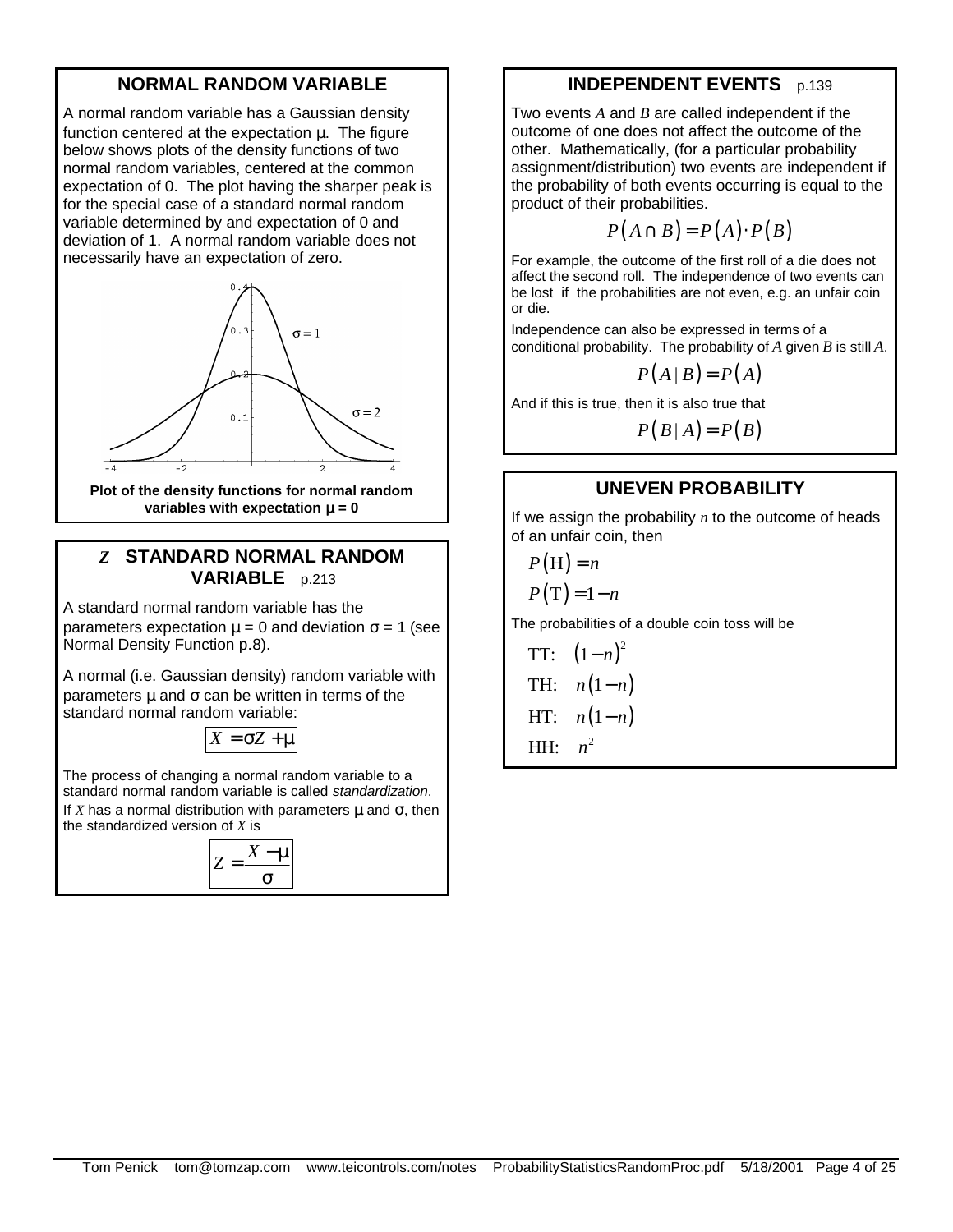# **BINOMIAL COEFFICIENT** p.95

On my TI-86 calculator, the command to do this is *a* **nCr** *b*. The **nCr** function is found under **MATH/PROB**.

| п. | a            |
|----|--------------|
|    | $b$ !! $b$ ! |

52 10 is read "52 choose 10" and stands for the

number of combinations of 10 there are in a pool of 52 units.

*Example Problem:* what are the chances that there will be 4 aces among 10 cards picked from a deck of 52?

|                                       | 48!           |            | 481    | 4١   |
|---------------------------------------|---------------|------------|--------|------|
| ${48 \choose 6} \times {4 \choose 4}$ | $(48-6)!6!$   | $(4-4)!4!$ | 42!6!  | 0!4! |
| $\binom{52}{10}$                      | 52!           |            | 52!    |      |
|                                       | $(52-10)!10!$ |            | 42!10! |      |

What this is saying is, "From 48 non-aces choose 6, then from 4 aces choose 4". The product is the number of possible combinations of 10 that can contain 4 aces. "Now divide this amount by all of the possible combinations of 10 cards out of 52." Note that  $0! = 1$ , so we have

$$
=\frac{\frac{48!}{42!6!}}{\frac{52!}{42!0!}} = \frac{48!42!10!}{42!6!52!} = 0.000776
$$

# **MULTINOMIAL COEFFICIENT**

A binomial coefficient becomes multinomial when there is more than one type of object to choose or there is more than one location to choose objects from.

#### **Multiple object types:**

$$
\binom{n}{n_1 n_2 \cdots n_k} = \frac{n!}{n_1! n_2! \cdots n_k!}
$$
\n
$$
\binom{n}{n_1 n_2 \cdots n_k}
$$
 is read "n choose  $n_1$  of type 1,  $n_2$  of type 2 ... and  $n_k$  of type k".

#### **Multiple object locations:**

For example, the number of ways we can arrange *n* objects in *k* boxes

$$
\binom{n+k-1}{n} = \frac{(n+k-1)!}{n!(k-1)!}
$$

# **DISTRIBUTION FUNCTIONS**

#### **DISTRIBUTION FUNCTION** p.19

A distribution function is a function that describes probabilities as a function of outcomes. That is, for every possible outcome, the distribution function gives the probability. There are many different types of distributions functions; determining which one applies to a particular situation is often difficult so that in teaching this subject the topic may be avoided entirely with the advice offered that "you need to work a lot of problems in order to develop a sense of which distribution function to use."

When we take the derivative of a distribution function, the result is the **density function (p8)**.

# *m***(w) DISCRETE UNIFORM DISTRIBUTION FUNCTION** p.19,367

The function assigning probabilities to a finite set of equally likely outcomes. For example, the distribution function of a fair double coin toss is

$$
m(H, H) = m(H, T) = m(T, H) = m(T, T) = \frac{1}{4}
$$

The distribution function for the roll of a die is

$$
m_i = \begin{pmatrix} 1 & 2 & 3 & 4 & 5 & 6 \\ 1/6 & 1/6 & 1/6 & 1/6 & 1/6 & 1/6 \end{pmatrix}
$$

In general, the discrete uniform distribution function is

$$
P(X = x) = \begin{cases} 1/(l - k + 1), & x = k, k + 1, k + 2, ..., l \\ 0, & \text{otherwise} \end{cases}
$$
  

$$
\mu = \frac{k + l}{2} \qquad \sigma^2 = \frac{(l - k)(l - k + 2)}{12}
$$
  
Generating Function:  $g(t) = \frac{e^{tk} - e^{t(l + 1)}}{(l - k + 1)(1 - e^t)}$ 

The distribution function may be an infinite series. For example, if a coin is tossed until the first time heads turns up then the distribution function would look like:

$$
\sum_{\omega=0}^{\infty} m(\omega) = \frac{1}{2} + \frac{1}{4} + \frac{1}{8} + \cdots
$$

The sum of a distribution function is the sum of the probabilities and is equal to one. See also Specific Generating Functions p19.

 $\mu$  = center of the density, average value, expected value  $\sigma^2$  = variance

 $k =$  the lowest value in the sample space

 $l =$  the highest value in the sample space

 $g(t)$  = generating function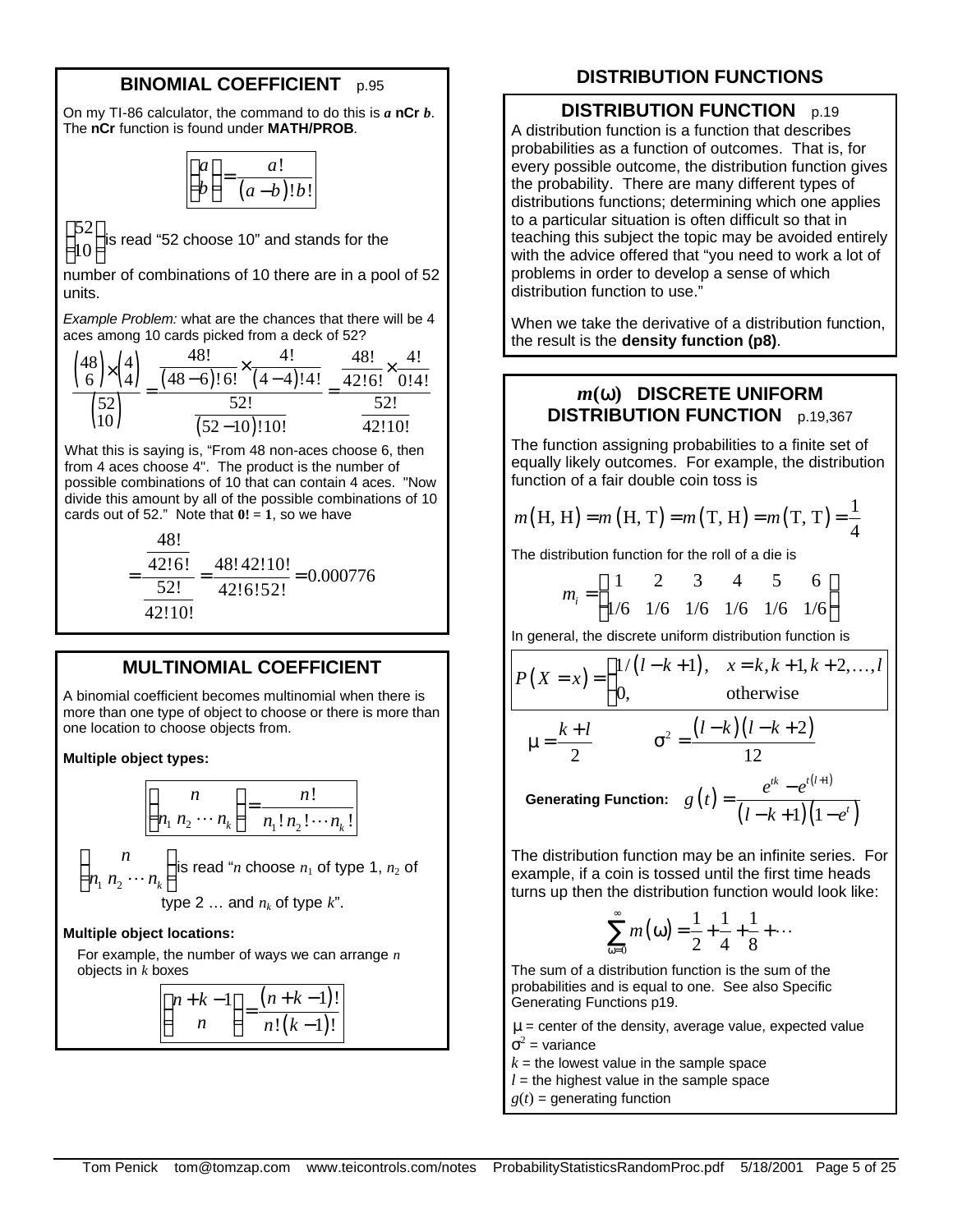#### **CUMULATIVE DISTRIBUTION FUNCTION**  p.61

When *X* is a continuous real-valued random variable, the cumulative distribution function of *X* is

$$
F_X(x) = P(X \le x) = \int_{-\infty}^x f(t) dt
$$

In other words, it is the probability of a positive result over a range of initial occurrences. The cumulative distribution function is useful for finding the *density function* when a random variable that is a function of another random variable is involved. The density function is the differential of the cumulative distribution function.

 $X =$  random variable: the observation of an experimental outcome

 $x = a$  variable representing a particular outcome

 $f(x)$  = density function

 $t = a$  dummy variable of integration

#### $F_X(x)$  CUMULATIVE NORMAL **DISTRIBUTION FUNCTION**

The derivative of the normal density function (p.8). The function has parameters  $\mu$  (expected value) and  $\sigma$ (standard deviation).  $F_X$  must be computed using numerical integration; there are tables of values for this function in Appendix A of the textbook.

$$
F_X(x) = \int_{-\infty}^x \frac{1}{\sigma \sqrt{2\pi}} e^{-(x-\mu)^2/2\sigma^2} du
$$

 $X =$  random variable for the number of occurrences in a given interval in time, area, length, etc.

 $x = a$  particular outcome.

- $\mu$  = center of the density, average value, expected value
- σ = a positive value measuring the *spread* of the density, standard deviation

# $F(x,y)$  JOINT CUMULATIVE **DISTRIBUTION FUNCTION** p.165

The example below is for two random variables and may be extended for additional variables.

 $F(x, y) = P(X \leq x, Y \leq y)$ 

#### **BERNOULLI TRIALS PROCESS**  p.96,233,261

A Bernoulli trials process is a sequence of *n* chance experiments such that 1) each experiment has two possible outcomes and 2) the probability *p* of success of each experiment is the same and is unaffected by the knowledge of previous experiments. Examples of Bernoulli trials are flipping coins, opinion poles, and win/lose betting. See also Negative Binomial Distribution p7.

$$
\mu = np \qquad \qquad \sigma^2 = np(1-p)
$$

 $p =$  probability of a successful outcome

# $b(n,p,k)$  **BINOMIAL DISTRIBUTION FUNCTION** p.184

A function assigning probabilities to a finite set of trials where there are two possible results per trial, not necessarily of equal probability. The binomial distribution produces a bell-shaped curve. When the parameter *n* is large and the parameter *p* is small, the *Poisson Distribution* is a useful approximation may be used instead. The expectation is  $E(X) = np$ .

$$
b(n, p, k) = {n \choose k} p^{k} q^{n-k}
$$
 where

 $\binom{r}{k}$ *n k* accounts for the ways the result can be ordered

 $\mu = np$   $\sigma^2 = npq$ 

$$
\Phi(x) = (q + pe^x)^n
$$

In the case of **equal probabilities (** $p = 0.5$ **)**, the function reduces to

$$
b(n,0.5,k) = {n \choose k} 0.5^n
$$

In the case of **no successful outcomes (** $k = 0$ **)**, the function reduces to

$$
b(n, p, 0) = q^n
$$

- $n =$  number of trials or selections
- $p =$  probability of success
- *q* = probability of failure (1-*p*)
- $k =$  number of successful outcomes

 $\mu$  = center of the density, average value, expected value

 $\sigma^2$  = variance

 $\phi(x)$  = density function

For example, if I can guess a person's age with a 70% success rate, what is the probability that out of ten people, I will guess the ages of exactly 8 people correctly?

$$
b(10, .7, 8) = {10 \choose 8} .7^{8} .3^{10-8} = 0.233
$$

See also Specific Generating Functions p19.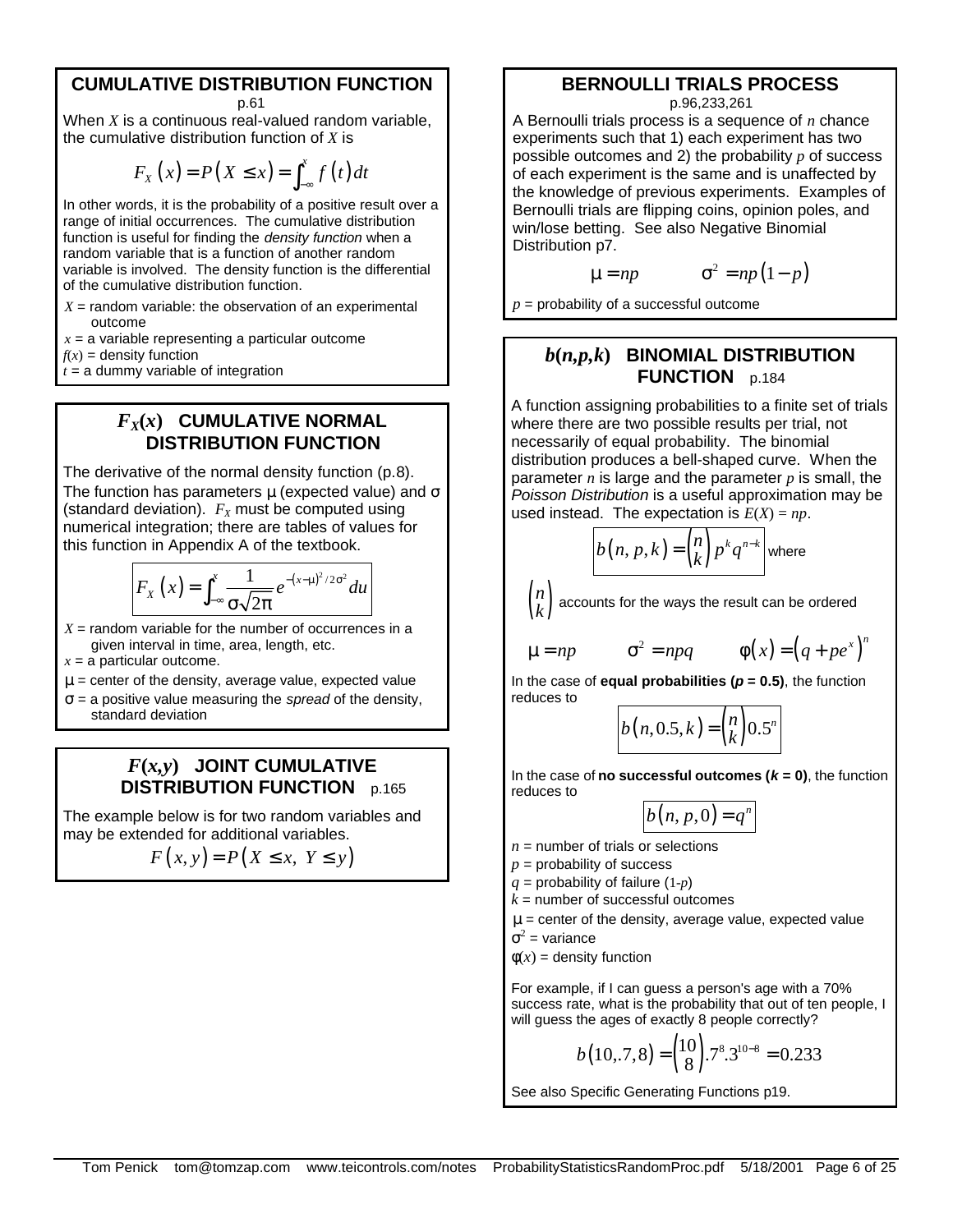# **MULTINOMIAL DISTRIBUTION**

This problem involves more than one type of random variable. For example, a box contains *M* green balls and *N* red balls. If we choose *k* balls, what is the probability that *m* are green and *n* are red?

$$
P\left(\text{of selecting } m, n \text{ balls}\right) = \frac{\binom{M}{m}\binom{N}{k-m}}{\binom{M+N}{k}}
$$

This example was also used for *hypergeometric distribution*. See section 5.1.

## **JOINT DISTRIBUTION FUNCTION** p.141

A joint distribution function describes the probabilities of outcomes involving multiple random variables. If the random variables are mutually independent then the joint distribution function is the product of the individual distribution functions of the random variables.

$$
F_{X,Y}(x, y) = F_X(x) F_Y(y)
$$

#### **GEOMETRIC DISTRIBUTION** p.184

The geometric distribution applies to a series of dualoutcome events (such as coin tosses) where *p* is the probability of success on any given event, *q* is the probability of failure, *j* is the event number, and *T* is a random variable that stands for the event that produces the first success. The geometric distribution function has the *memoryless property*, p8. See also Specific Generating Functions p19.

$$
\mu = \frac{1}{p} \qquad \sigma^2 = \frac{q}{p^2} \qquad g(t) = \frac{pe^t}{1 - qe^t}
$$

 $T =$  the first successful event in the series

- $j =$  the event number 1, 2, 3, etc.
- $p =$  the probability that any one event is successful
- $q$  = the probability that an event is not successful,  $1 p$
- $\mu$  = center of the density, average value, expected value
- $\sigma^2$  = variance
- $g(t)$  = generating function

# **NEGATIVE BINOMIAL DISTRIBUTION**  p.186

Negative binomial distribution is a more general form of geometric distribution. A new variable  $k$  is introduced representing the number of successful outcomes in *x* attempts. For geometric distribution,  $k = 1$ .

$$
u(x, k, p) = P(X = x) = {x-1 \choose k-1} p^{k} q^{x-k}
$$

This seems to describe the **Bernoulli Trials Process** which is a sequence of *x* chance experiments such that 1) each experiment has 2 possible outcomes and 2) the probability *p* of success is the same for each experiment and is not affected by knowledge of previous outcomes.

- $X =$  random variable: the observation of an experimental outcome
- $x =$  the number of attempts
- $k =$  the number of successful outcomes
- $p =$  the probability that any one event is successful
- $q$  = the probability that an event is not successful,  $1 p$

# **POISSON DISTRIBUTION** p.187

An approximation of a discrete probability distribution. The Poisson distribution is used as an approximation to the binomial distribution when the parameters *n* and *p* are large and small, respectively. It is also used in situations where it may not be easy to interpret or measure the parameters *n* and *p*. See also Specific Generating Functions p19.

$$
P(X = k) \approx \frac{\lambda^k}{k!} e^{-\lambda}
$$

 $g(t) = e^{\lambda(e^t-1)}$ 

$$
\mu = \lambda
$$

 $X =$  random variable: the observation of an experimental outcome

 $\sigma^2 = \lambda$ 

- $\lambda$  = rate of occurrence, i.e. the number of positive outcomes expected over a given period. This might be the product of the probability and the number of trials.
- $k =$  number of positive outcomes
- $\mu$  = center of the density, average value, expected value
- $\sigma^2$  = variance
- $g(t)$  = generating function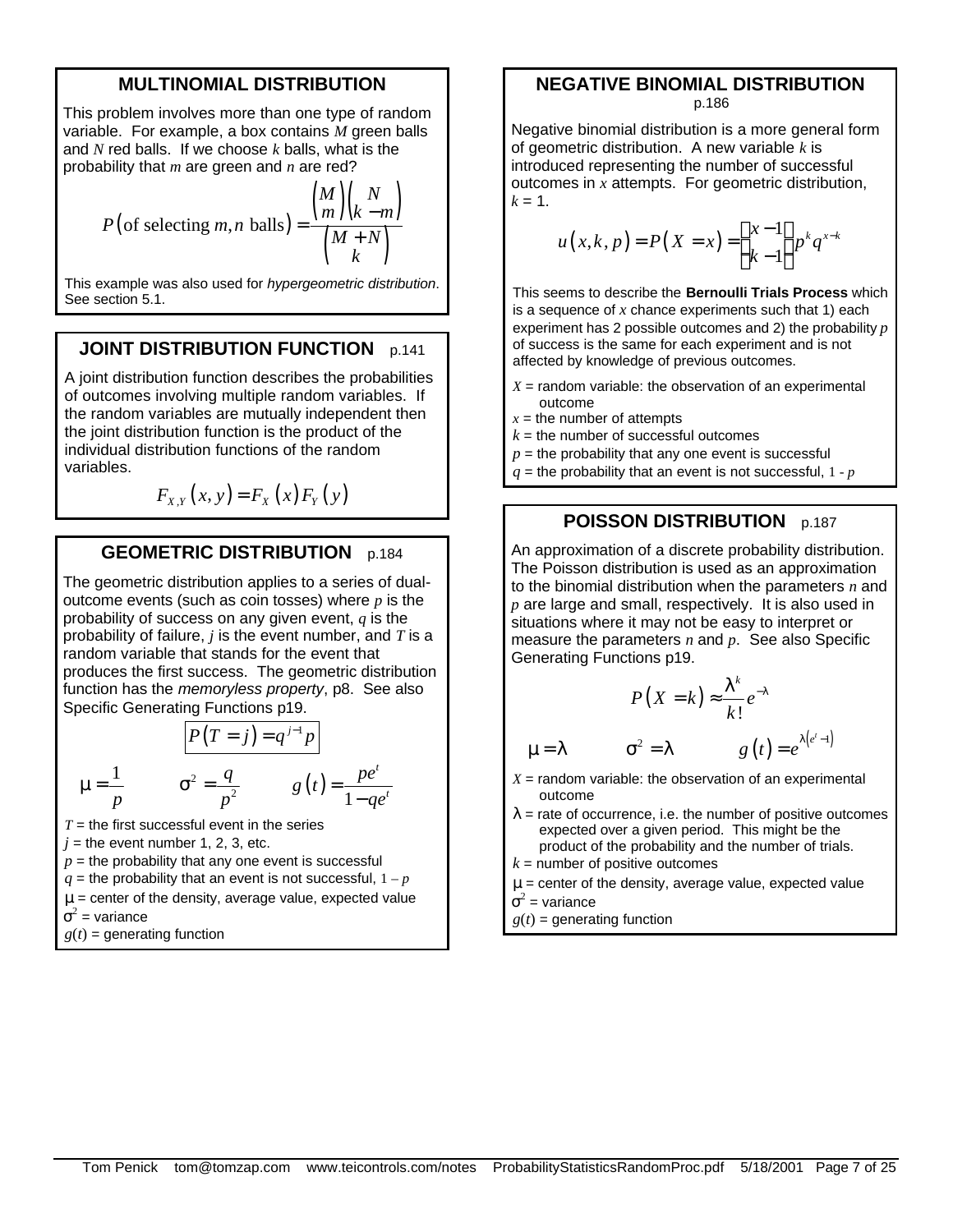# **EXPONENTIAL DISTRIBUTION** p.205

The exponential distribution function is the integral of the exponential density function. It represents the probability that an event will take place *before* time *t*. See Exponential Density Function on page 9.  $F(t) = 1 - e^{-\lambda t}$ **Expectation:**  $\mu = \frac{1}{2}$ λ **Variance:**  $\sigma^2 = \frac{1}{2}$  $\sigma^2 = \frac{1}{\sigma^2}$ λ **Deviation:**  $\sigma = \frac{1}{2}$ λ **Generating Fnct.:**  $g(t)$ *t*  $=\frac{\lambda}{2}$  $\lambda$   $\lambda$  = rate of occurrence, a parameter  $t =$  time, units to be specified

## **DENSITY FUNCTIONS**

#### $f(x)$  **DENSITY FUNCTION**  $p.59$

The density function is the derivative of the *distribution function*  $F(x)$  (see p5). The integral of a density function over its entire interval is equal to one. So by integrating a density function over a particular interval we determine the probability of an outcome falling within that interval.

$$
P(a \le X \le b) = \int_a^b f(x) dx, \quad f(x) = F'(x)
$$

The density function has no negative values. A function that does not integrate to one may be *normalized* by dividing the function by its integral.

# $f_X(x)$  **NORMAL DENSITY FUNCTION**  $p.212$

If a large number of mutually independent random variables is considered, the normal density function is a close approximation. The normal density function has parameters  $\mu$  (expected value) and  $\sigma$  (standard deviation).



Plot of the normal density function for **m**= 0

$$
f_X(x) = \frac{1}{\sigma \sqrt{2\pi}} e^{-(x-\mu)^2/2\sigma^2}
$$

 $X =$  random variable: the observation of an experimental outcome

 $x = a$  particular outcome.

- $\mu$  = center of the density, average value, expected value
- $\sigma$  = the standard deviation, a positive value measuring the *spread* of the density

## **f(***x***) STANDARD NORMAL DENSITY FUNCTION** p.325

The case of the normal density function with parameters  $\mu = 0$  (expected value) and  $\sigma = 1$  (standard deviation).

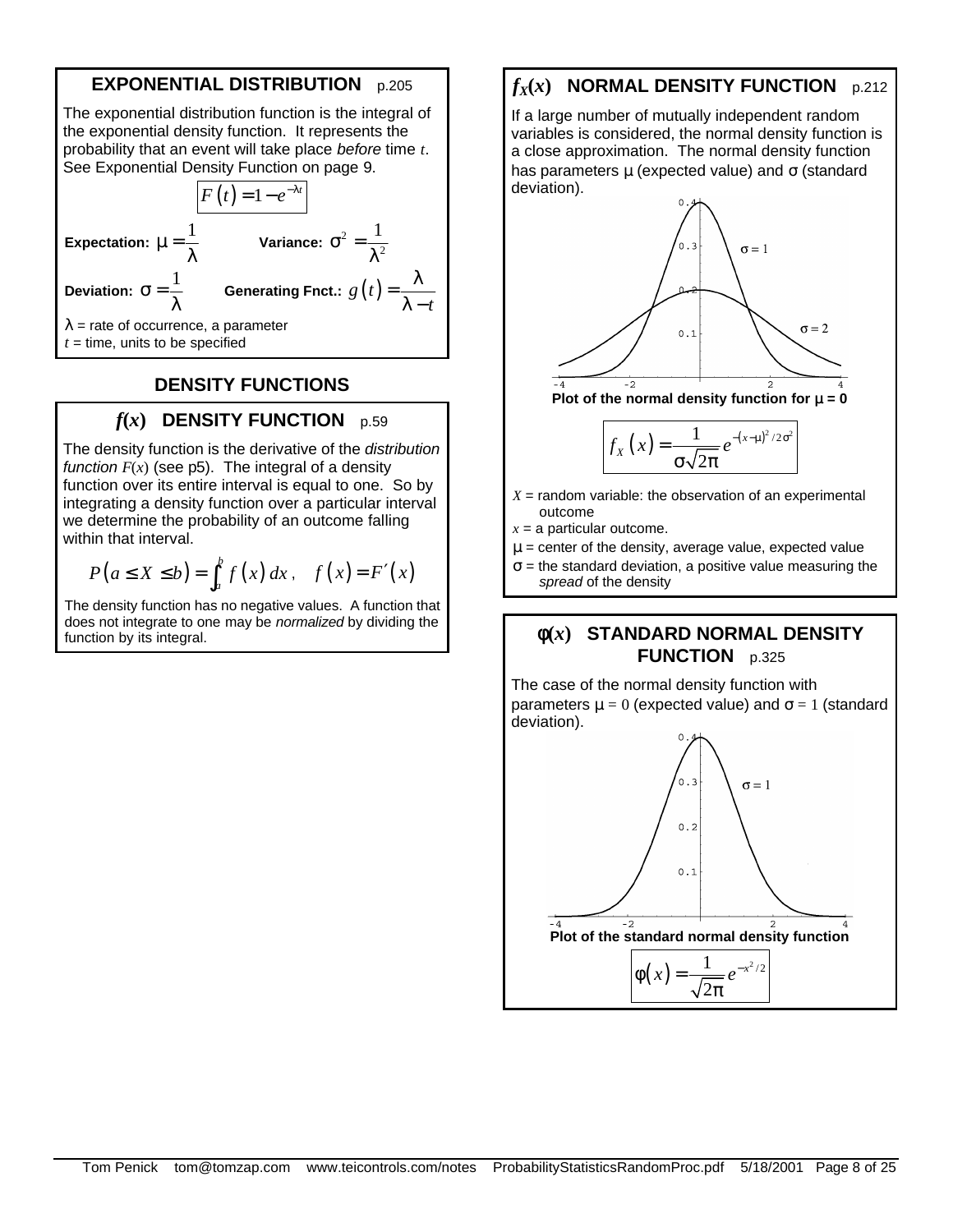# *f***(w) CONTINUOUS UNIFORM DENSITY**

p.205

*Uniform density* means that the probability of an outcome is equally weighted over the interval of consideration. *Continuous* means that there are an infinite number of possible outcomes (as opposed to a *discrete* number). Consider random values on the interval [*a*,*b*]. The (uniform) density function is

$$
f(\omega) = \frac{1}{b-a}
$$

The mean value or expectation of an experiment having uniform density is then

$$
\mu = \frac{b-a}{2}
$$

# $f(x,y)$  JOINT DENSITY FUNCTION  $p.165$

Where *X* and *Y* are continuous random variables, the joint density function is

$$
f(x, y) = \frac{\partial^2 F(x, y)}{\partial x \partial y}
$$
, where  $f(x) = F'(x)$ 

The joint density function satisfies the following equation:

$$
F(x, y) = \int_{-\infty}^{t} \int_{-\infty}^{u} f(t, u) dt du
$$

The joint density function can involve more than two variables and looks like

$$
f(x_1, x_2, \cdots, x_n) = \frac{\partial^n F(x_1, x_2, \cdots, x_n)}{\partial x_1 \partial x_2 \cdots \partial x_n}
$$

# **EXPONENTIAL DENSITY FUNCTION** p.205

The exponential density has the parameter  $\lambda$ . The function is often used to describe an expected lifetime where the parameter  $\lambda$  is the **failure rate**. A higher value of  $\lambda$  means the failure is likely to be sooner. The exponential density function has the *memoryless property*, p8. The exponential density function will be on the exam.

**Example:** the probability that a light bulb burns out after *t* hours. The total area under the curve is one; the area from the interval [*a,b*] is the probability of failure during that time.

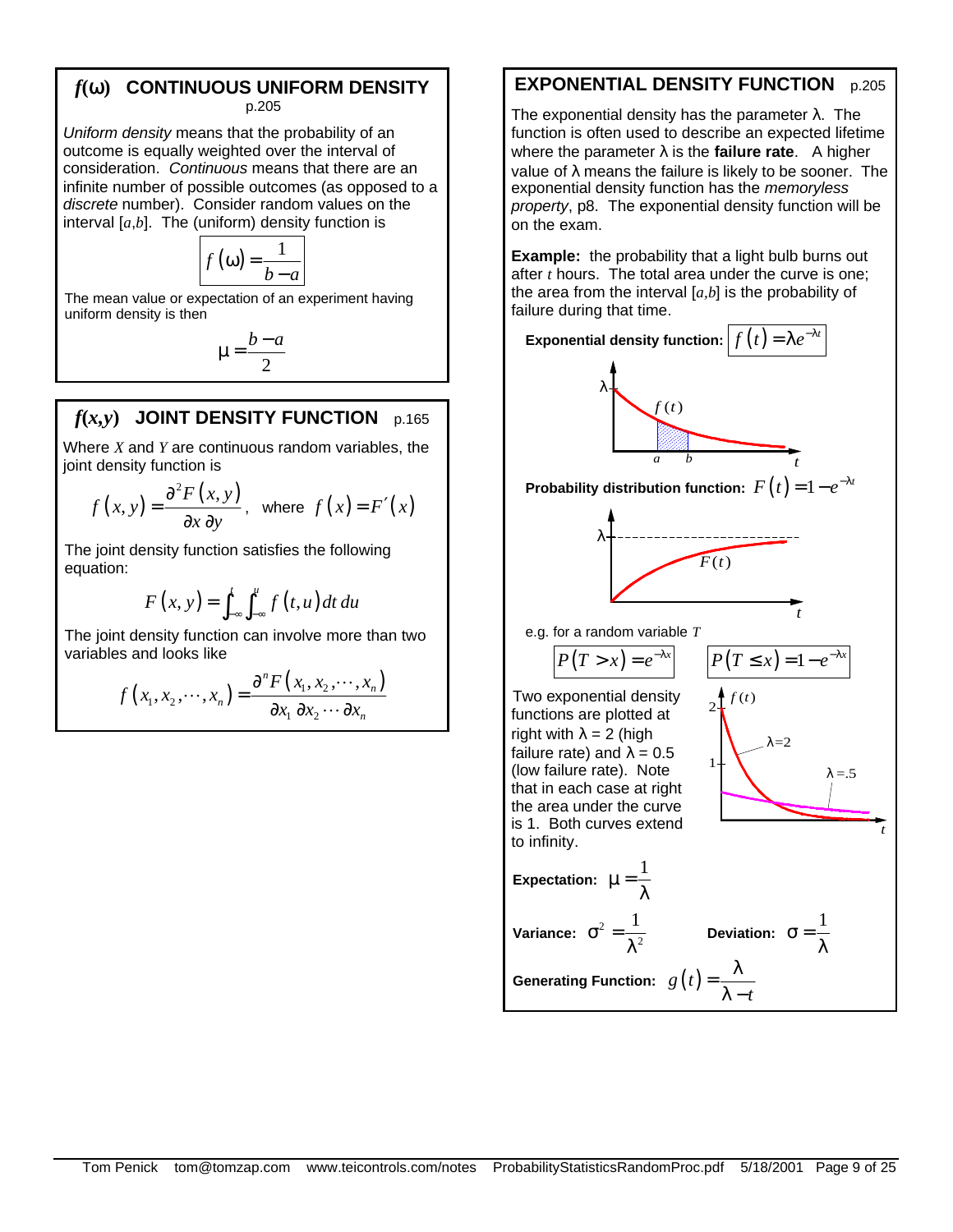#### **RELIABILITY** p.205

The reliability is the probability that an event will take place after a given amount of time.

reliability = 
$$
\int_T^{\infty} f(t) dt
$$

For example, from the previous light bulb example, the probability that the bulb will last more than *T* hours is its reliability.

reliability = 
$$
\int_T^{\infty} \lambda e^{-\lambda t} dt = e^{-\lambda T}
$$

 $\lambda$  = failure rate  $t =$  time [s]

#### **DE MORGAN'S LAWS**

Augustus De Morgan, British mathematician 1806- 1871.

$$
P(\overline{A \cup B}) = P(\overline{A} \cap \overline{B})
$$

$$
P(\overline{A \cap B}) = P(\overline{A} \cup \overline{B})
$$

From this we can get

$$
A - (B \cap C) = A \cap (\overline{B \cup C}) = A \cap (\overline{B} \cap \overline{C})
$$
  
=  $(A \cap \overline{B}) \cap (A \cap \overline{C}) = (A - B) \cap (A - C)$ 

#### **POKER PROBABILITIES**

The probability of being dealt a certain poker hand can be described as the product of the probability of getting one specific set of cards satisfying the requirement times the number of possible sets that would satisfy the requirement.

For example, what is the probability of getting 3 of a kind?

The probability of getting one specific hand satisfying this requirement is

$$
\frac{1}{\binom{52}{5}} = \frac{1}{2,598,960} = 384.77 \times 10^{-9}
$$

How many ways can you have 3 of a kind? Consider that you have 3 2s and 2 non-2s that are not a pair. Given that there are 4 suits, there are 4 ways to have 3 2s. There are 48 ways to have the  $4<sup>th</sup>$  card and 44 ways to have the remaining card. So the number of ways you can have 3 2s is 4×48×44=8448. Multiply that by the 13 different numerical values in a deck of cards to get the total number of 5-card hands that contain 3 of a kind (109,824). So the probability is getting 3 of a kind is

> $\binom{6}{5}$ 1  $\times$ 4 $\times$ 48 $\times$ 44 $\times$ 13 = 0.04226 52

#### *P***(***A***|***B***) CONDITIONAL PROBABILITY**

*P*(*A*|*B*) reads, "the probability that event *A* will occur given that event *B* has occurred." Since we know that *B* has occurred, the sample space now consists of only those outcomes in which *B* has occurred.

$$
P(A | B) = \frac{P(A \cap B)}{P(B)}
$$

For example, let *X* be the outcome of rolling a die once. Let *A* be the event  ${X = 6}$  and *B* be the event  ${X > 4}$ .  $P(A) = 1/6$ . But if the die has been rolled and we are told that  $B$  has occurred, then we can only have a  $5$  or a  $6$  so

$$
P(A \mid B) = \frac{1/6}{1/3} = \frac{1}{2}
$$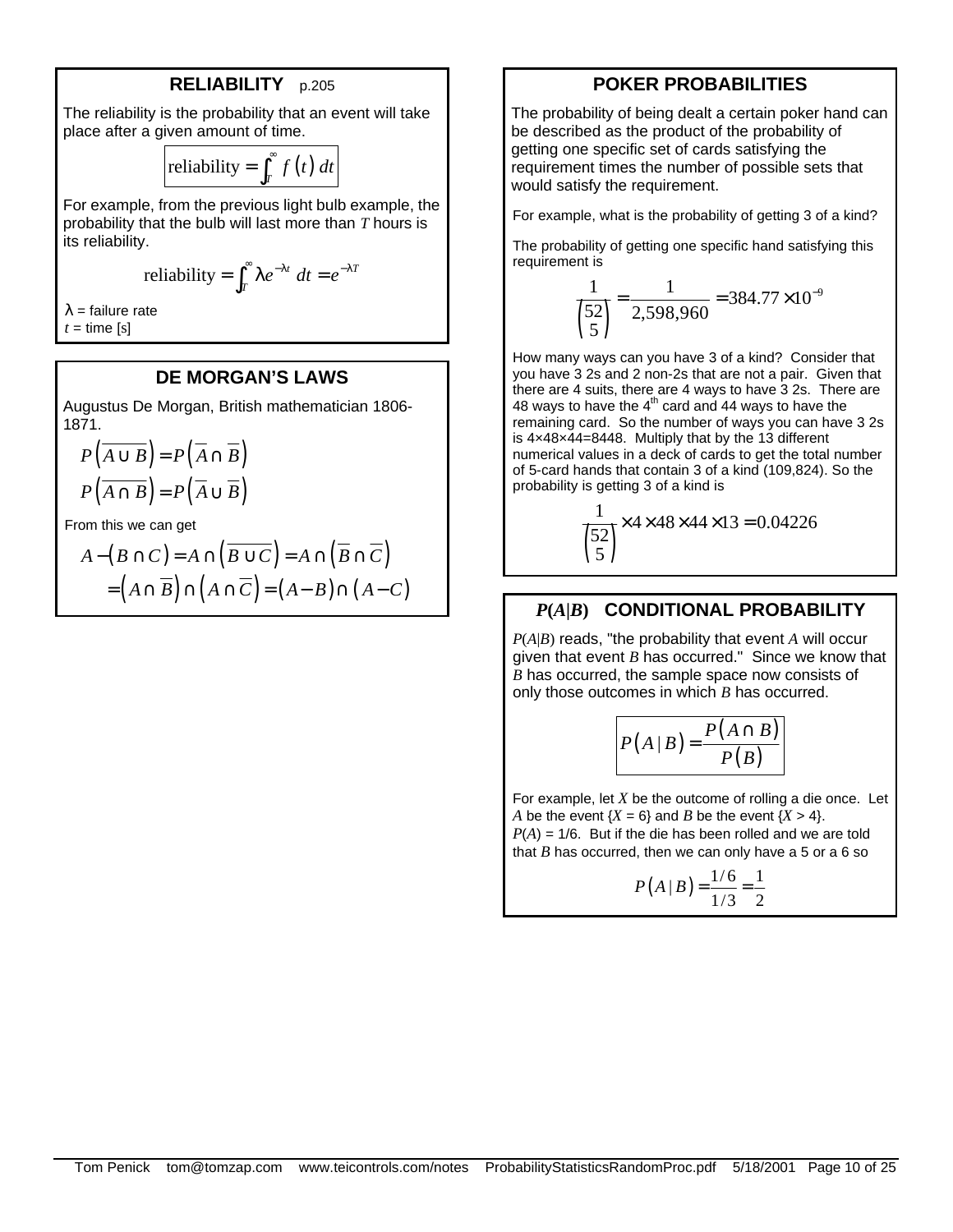## *f***(***x***|***E***) CONTINUOUS CONDITIONAL DENSITY FUNCTION** p.162

The formula for continuous conditional density is

$$
f(x|E) = \begin{cases} f(x)/P(E), & \text{if } x \in E \\ 0, & \text{if } x \notin E \end{cases}
$$

For example, if we know that a spinner has stopped with its pointer in the upper half of a circle,  $0 \le x \le \frac{1}{2}$ , then the conditional density is

$$
f(x|E) = \begin{cases} 1/(1/2), & \text{if } 0 \le x \le 1/2\\ 0, & \text{if } 1/2 < x < 1 \end{cases} = \begin{cases} 2, & \text{if } 0 \le x \le 1/2\\ 0, & \text{if } 1/2 < x < 1 \end{cases}
$$

 $f(x)$  = the density function for random variables  $X_i$ 

 $E =$  an event with positive probability that gives some evidence about which hypotheses are correct  $P(E)$  = the probability of event *E* occurring

## **BAYES' THEOREM**

Bayes' theorem is useful if we know *P*(*A*|*B*) and want to find  $P(B|A)$ .

$$
P(B|A) = \frac{P(A|B)P(B)}{P(A)}
$$

This was not found in our textbook.

#### **BAYES' FORMULA** p.145

This is a famous formula but we will rarely use it. If the number of hypotheses is small, a simple tree measure calculation is done; if the number of hypotheses is large, then we use a computer.

$$
P(H_i | E) = \frac{P(H_i) P(E | H_i)}{\sum_{k=1}^{m} P(H_k) P(E | H_k)}
$$

Bayes probabilities are used for medical diagnosis. Given a set of test results and the probabilities for test outcomes, what are the probabilities that the patient has the disease?

- *Hi* = a set of pairwise disjoint events called *hypotheses*
- $E =$  an event that gives some evidence about which hypotheses are correct

*P*(*Hi*) = a set of probabilities called *prior probabilities*

*P*(*H<sup>i</sup>* |*E*) = conditional probabilities called *posterior probabilities*

# **BAYES' INVERSE PROBLEM**

Bayes proposed to find the conditional probability that the unknown probability *p* lies between *a* and *b*, given *m* successes in *n* trials.

$$
P\left(a \le p < b \mid m \text{ successes in } n \text{ trials}\right) = \frac{\int_a^b x^m \left(1 - x\right)^{n-m} dx}{\int_0^1 x^m \left(1 - x\right)^{n-m} dx}
$$

The computation of the integrals is too difficult for exact solution except for small values of *j* and *n*.

## **PROBABILITY TREE**

**Example:** Urn I contains 2 black balls and three white balls, urn II contains 1 black ball and 1 white ball. The following tree shows the probabilities involved in selecting an urn and random and selecting a ball from it.



The **reverse tree** gives the probabilities of the urn chosen given the color of the ball selected:

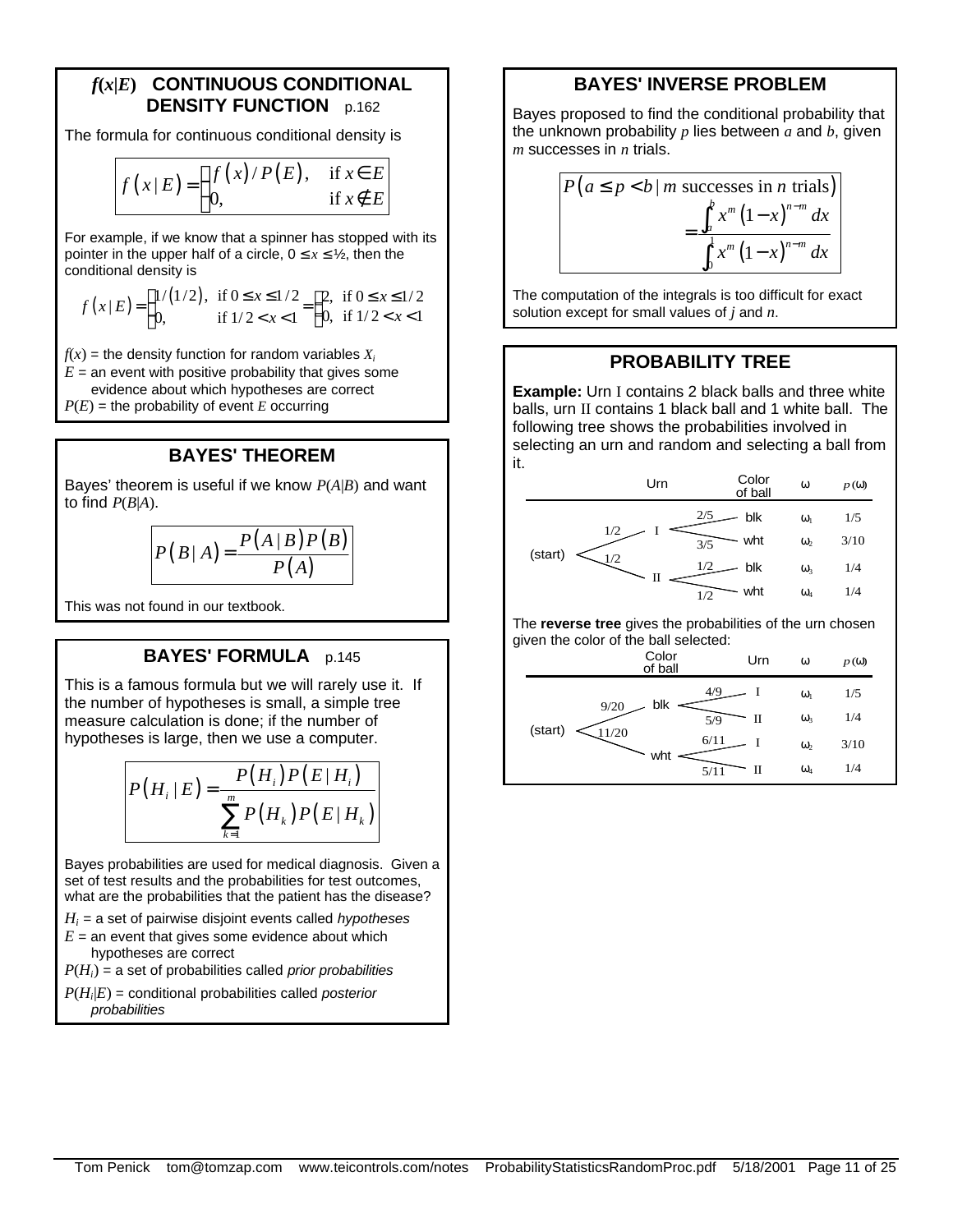# $B(\mathbf{a}, \mathbf{b}, x)$  **BETA DENSITY FUNCTION** p.168

A density function having positive parameters  $\alpha$  and  $\beta$ . When both parameters are equal to one, the beta density is the uniform density. When they are both greater than one, the function is bell-shaped; when they are both less than one, the function is U-shaped. A beta density function can be used to fit data that does not fit the Gaussian curve of a normal density function (p8).

#### **Beta Density Functions**



$$
P(\text{success}) = \frac{\alpha}{\alpha + \beta}
$$

If  $α$  and  $β$  are integers:

$$
B(\alpha,\beta) = \frac{(\alpha-1)!(\beta-1)!}{(\alpha+\beta-1)!}
$$

## **MEMORYLESS PROPERTY** p.206

The memoryless property applies to the exponential density function and the geometric distribution function.

 $P(T > (r + s) | (T > r)) = P(T > s)$ 

# **EXPECTATION**

# *E***(***X***), m EXPECTED VALUE OF DISCRETE RANDOM VARIABLES** p.225

The expected value, also known as the *mean* and sometimes identified as  $\mu$ , is the sum of the product of each possible outcome and its probability. It is the *center of mass* in a distribution function. If a large number of experiments are undertaken and the results are averaged, the value obtained should be close to the *expected value*. The formula for the expected value is

$$
\mu = E(X) = \sum_{x \in \Omega} x m(x)
$$

provided the sum converges. For example, the expected value for the roll of a die is  $1(1/6)+2(1/6)+3(1/6)+4(1/6)+5(1/6)+6(1/6)=3.5.$ 

If the probability *p* is the same for each of *n* possible outcomes, then the expected value is just

$$
\mu = E(X) = np
$$

For a *uniform density* problem (p.9), the expected value is

$$
\mu = E(X) = \frac{b-a}{2}
$$

 $X =$  numerically-valued discrete random variable: the observation of an experimental outcome

 $m(x)$  = discrete distribution function

 $\Omega$  = the sample space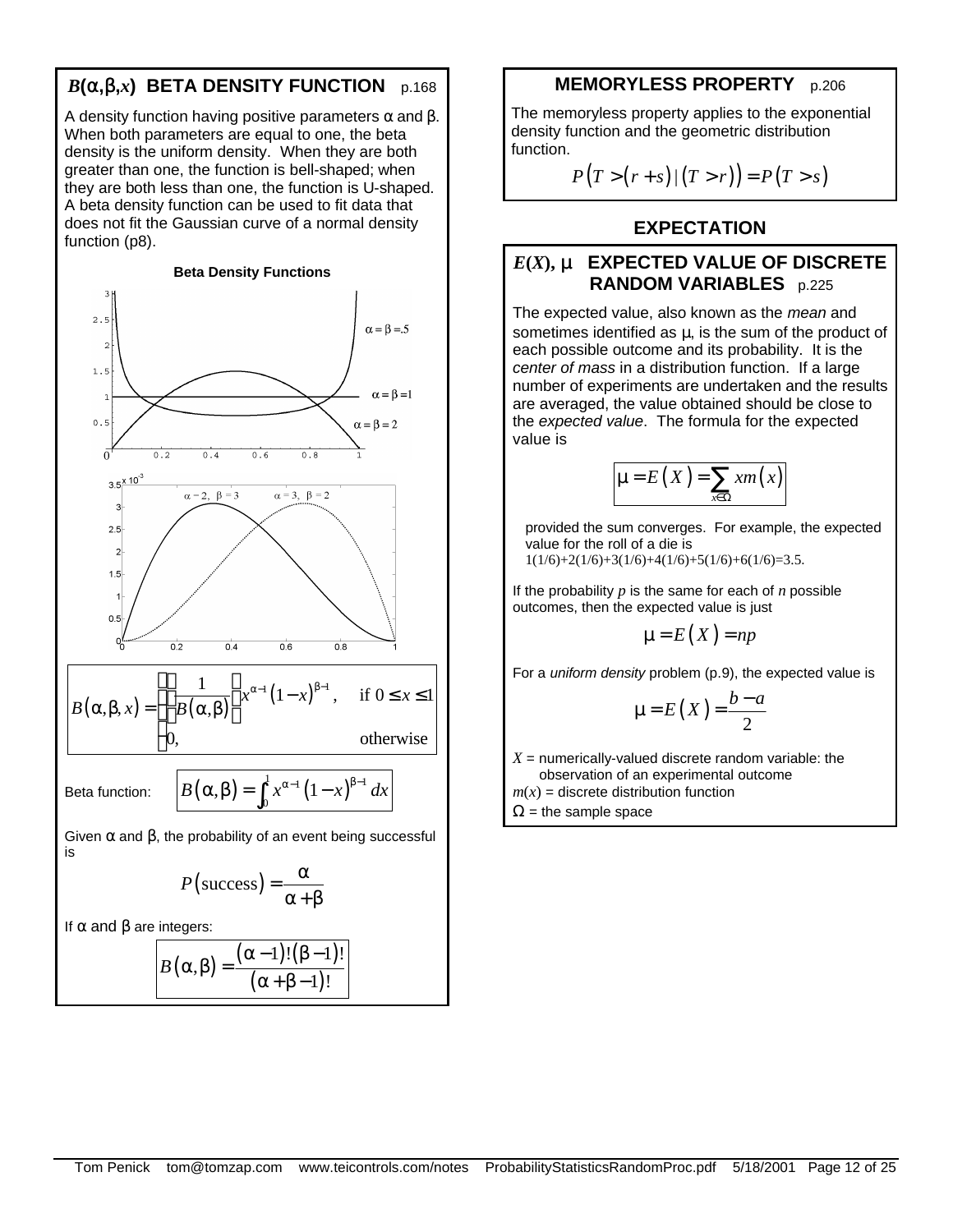#### $E(X)$ , **m EXPECTED VALUE OF CONTINUOUS RANDOM VARIABLES** p.268

The expected value, also known as the *mean* and sometimes identified as μ, is the *center of mass* in a distribution function. If a large number of experiments are undertaken and the results are averaged, the value obtained should be close to the *expected value*. The formula for the expected value is

$$
\mu = E(X) = \int_{-\infty}^{+\infty} x f(x) dx
$$
  
provided that 
$$
\int_{-\infty}^{+\infty} |x| f(x) dx
$$
 is finite.

Otherwise the expected value does not exist. Note that the limits of integration may be reduced provided they include the sample space.

For an *exponential density*  $f(t) = \lambda e^{-\lambda t}$  (p.9), the

expected value is

$$
\mu=\frac{1}{\lambda}
$$

 $X =$  random variable: the observation of an experimental outcome

 $f(x)$  = the density function for random variable *X*.

#### $E(f(X))$  **EXPECTATION OF A FUNCTION** p.229

If *X* and *Y* are two random variables and *Y* can be written as a function of *X*, then the expected value of *Y* can be computed using the distribution of *X*.

$$
E(\phi(X)) = \sum_{x \in \Omega} \phi(x) m(x)
$$

again, with the provision that the sum converges.

- $X =$  numerically-valued discrete random variable with sample space Ω
- $\phi(X)$  = a real-valued function of the random variable X with domain Ω
- $\Omega$  = the sample space

# **PROPERTIES OF EXPECTATION** p.268, 394

If *X* is a real valued random variable with  $E(X) = \mu$ , then

$$
E(X^{2})=V(X)+\mu^{2}\qquad E(X^{n})=\int_{-\infty}^{+\infty}x^{n}f_{X}(x)dx
$$

If *X* and *Y* are two random variables with finite expected values, then

$$
E(X+Y) = E(X) + E(Y)
$$

If *X* is a random variable and *c* is a constant

$$
E(cX) = cE(X)
$$

If *X* and *Y* are *independent*

$$
E(X \cdot Y) = E(X)E(Y)
$$

 $f_X(x)$  = density function for the random variable *X* 

# **MARKOV INEQUALITY**

The probability that an outcome will be greater than or equal to some constant *k* is less than or equal to the expected value divided by that constant.

$$
P(X > k) \le \frac{E(X)}{k}
$$

For example, if the expected height of a person is 5.5 feet, then the Markov inequality states that the probability that a person is more than 11 feet tall is no more than ½. This example demonstrates the *looseness* of the Markov inequality. A more meaningful inequality is the *Chebyshev inequality*, which is a special case of Markov's inequality (p. 16).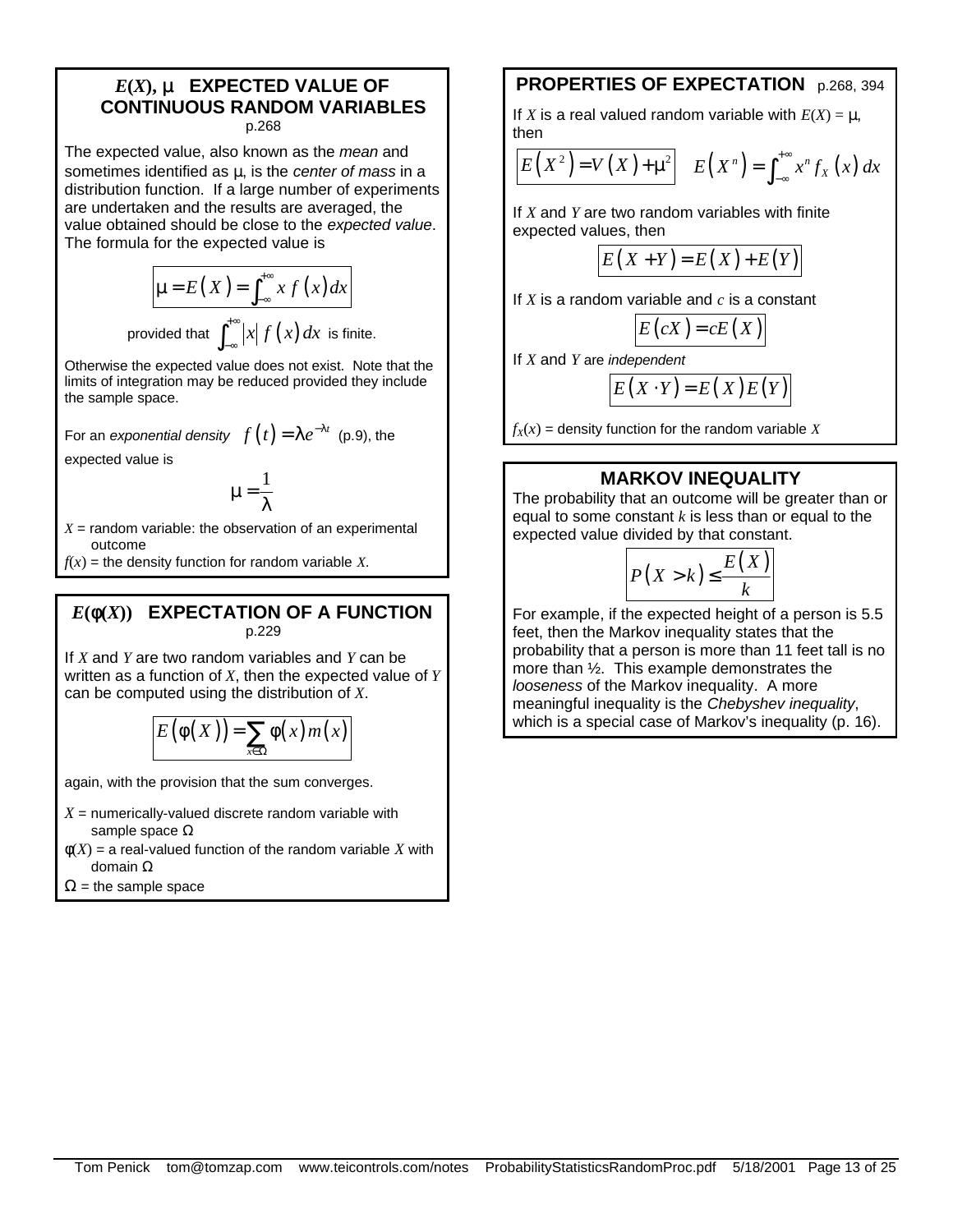# $V(X)$ ,  $\mathbf{s}^2$  VARIANCE OF DISCRETE **RANDOM VARIABLES** p.257

*Variance* is a measure of the deviation of an outcome from the expected value. The variance is found by taking the difference between the expected value and each possible outcome, squaring that difference, multiplying that square by the probability of the outcome, and then summing these for each possible outcome. The *expected value* is more useful as a prediction when the outcome is not likely to deviate too much from the expected value.

$$
\sigma^{2} = V(X) = E\left(\left(X - \mu\right)^{2}\right) = \sum_{x} \left(x - \mu\right)^{2} m(x)
$$

For discrete random variables, the variance can be found by a couple of methods:

**Method 1:**  $\sum (x-\mu)^2 m(x)$  Find the expected value  $\mu$ .

*x* Subtract μ from each possible outcome. Square each of these results. Multiply each result by its probability and then sum all of these.

For example, the variance of the roll of a die is  $[(1-3.5)^{2}+(2-3.5)^{2}+(3-3.5)^{2}+(4-3.5)^{2}+(5-3.5)^{2}+(6-3.5)^{2}](1/6)=35/12.$ 

**Method 2:**  $E(X^2) - \mu^2$  Multiply the probability of each outcome by the square of the outcome. Sum the results to get  $E(X^2)$ . Find the expected value μ. Subtract the square of  $\mu$  from  $E(X^2)$ .

For example, for the roll of a die,  $E(X^2)=1\left(\frac{1}{6}\right)+4\left(\frac{1}{6}\right)+9\left(\frac{1}{6}\right)+16\left(\frac{1}{6}\right)+25\left(\frac{1}{6}\right)+36\left(\frac{1}{6}\right)=\frac{91}{6}$ , then  $(X^2) - \mu^2 = \frac{91}{6} - \left(\frac{7}{2}\right)^2 = \frac{35}{12}$  $E(X^2) - \mu^2 = \frac{91}{6} - \left(\frac{7}{2}\right)^2 = \frac{35}{12}$ 

The variance of a Bernoulli Trials process is *npq*.

 $X =$  numerically-valued discrete random variable

 $\mu$  = the expected value of *X*,  $E(X)$  $m(x)$  = discrete distribution function

# $V(X)$ ,  $\mathbf{s}^2$  VARIANCE OF CONTINUOUS **RANDOM VARIABLES** p.271

*Variance* is a measure of the deviation of an outcome from the expected value. The *expected value* is more useful as a prediction when the outcome is not likely to deviate too much from the expected value.

$$
\sigma^{2} = V(X) = E\left(\left(X - \mu\right)^{2}\right) = \int_{-\infty}^{+\infty} \left(x - \mu\right)^{2} f\left(x\right) dx
$$

Note that the limits of integration may be adjusted so long as they continue to include the sample space. If the integral fails to converge, the variance does not exist.

The variance of a uniform distribution on [0,1] is 1/12.

The variance of an exponential distribution is  $1/\lambda^2$ .

- $X =$  random variable: the observation of an experimental outcome
- $\mu$  = the expected value of *X*,  $E(X)$

$$
V(X), \mathbf{s}^{2} \text{ PROPERTIES OF VARIANCE}
$$
\n
$$
V(X+Y) = V(X) + V(Y)
$$
\n
$$
V(cX) = c^{2}V(X) \qquad V(X+c) = V(X)
$$
\n
$$
V(X) = E(X^{2}) - \mu^{2}
$$

# $D(X)$ , **s** STANDARD DEVIATION p.257

The *standard deviation* of *X* is the square root of the *variance* and is sometimes written σ.

$$
D(X) = \sqrt{V(X)} = \sqrt{E((X - \mu)^2)}
$$

The standard deviation of a Bernoulli Trials process is

$$
\sigma = \sqrt{npq}
$$

 $X =$  random variable: the observation of an experimental outcome

 $V(X)$  = the variance of *X* 

 $\mu$  = the expected value of *X*,  $E(X)$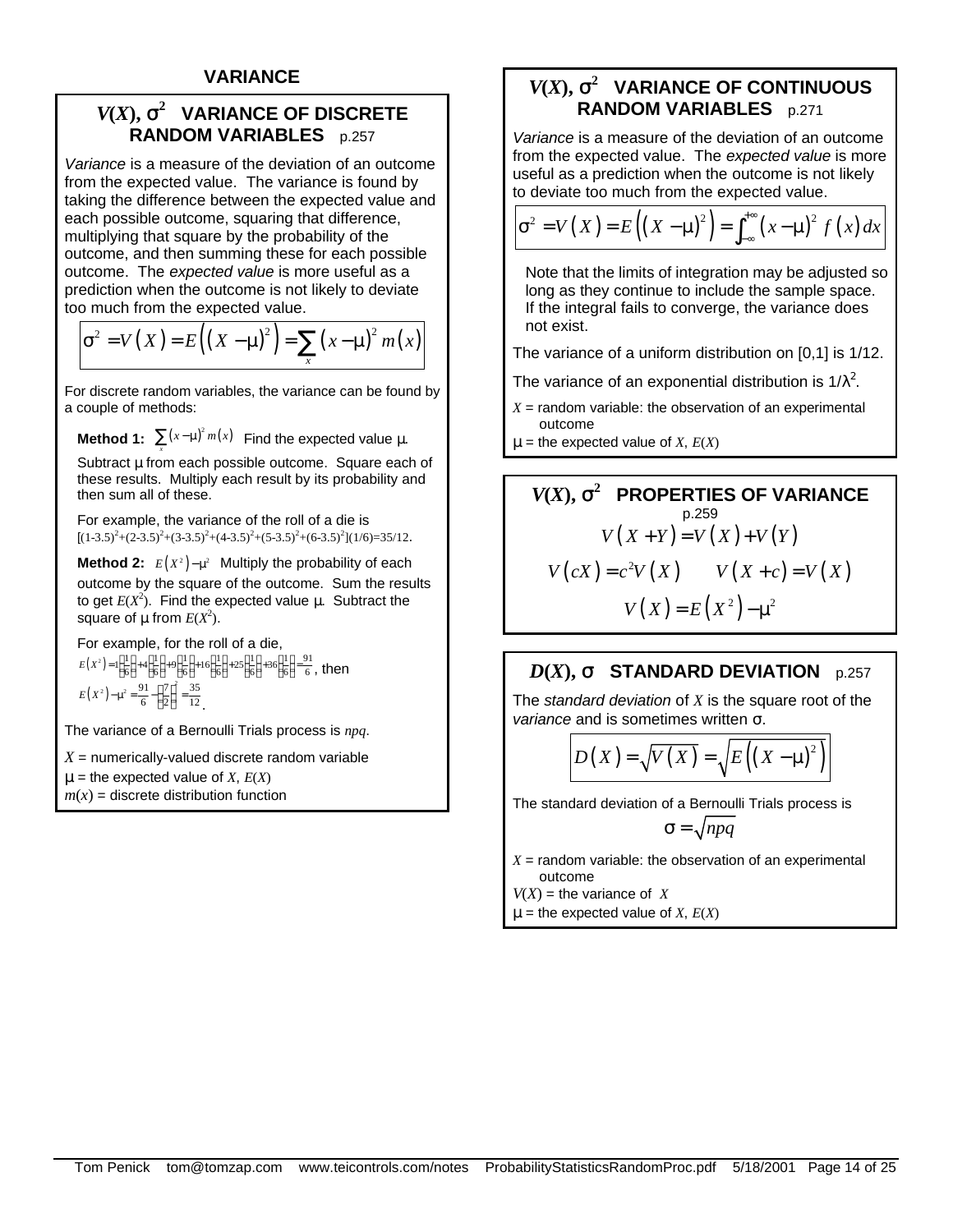# **cov(***X,Y***) COVARIANCE** p.280

The book doesn't go into detail about this. Covariance applies to both discrete and continuous random variables.

$$
cov(X,Y) = E[(X - \mu(X))(Y - \mu(Y))]
$$
  
= E(XY) - \mu(X)\mu(Y)

Property of covariance:

$$
V(X+Y) = V(X) + V(Y) + 2\operatorname{cov}(X,Y)
$$

 $X =$  random variable: the observation of an experimental outcome

 $V(X)$  = the variance of *X* 

 $\mu$  = the expected value of *X*,  $E(X)$ 

# $\mathbf{r}(X,Y)$  **CORRELATION** p.281

The book doesn't go into detail about this either. Correlation applies to continuous random variables. Another text calls this the correlation coefficient and has a separate function for discrete random variables which it calls correlation.

$$
\rho(X,Y) = \frac{\text{cov}(X,Y)}{\sqrt{V(X)V(Y)}}
$$

 $X =$  random variable: the observation of an experimental outcome

 $V(X)$  = the variance of *X* 

 $\mu$  = the expected value of *X*,  $E(X)$ 

# **CONVOLUTION**

#### **SUM OF RANDOM VARIABLES** p.285, 291

**Discrete:** Given  $Z = X + Y$ , where *X* and *Y* are independent discrete random variables with distribution functions  $m_1(x)$  and  $m_2(y)$ , we can find the distribution function  $m_3(z)$  of *Z* using convolution.

$$
m_3 = m_1 * m_2
$$
  

$$
m_3(z) = \sum_{k} m_1(k) \cdot m_2(z - k)
$$

**Continuous:** Given  $Z = X + Y$ , where *X* and *Y* are independent continuous random variables with density functions  $f(x)$  and  $g(y)$ , we can find the density function *h*(*z*) of *Z* using convolution. Note that we are talking density functions here where it was distribution functions where discrete random variables were concerned. Also note that the limits of integration may be adjusted for density functions that do not extend to infinity.

$$
f(x)*g(y) = h(z) = \int_{-\infty}^{+\infty} f(z-y)g(y)dy
$$

$$
= \int_{-\infty}^{+\infty} g(z-x) f(x)dx
$$

For more about the sum of random variables, see Properties of Generating Functions p20.

 $k =$  represents all of the integers for which the probabilities  $m_1(k)$  and  $m_2(z-k)$  exist. (In cases where the probability doesn't exist, the probability is zero.)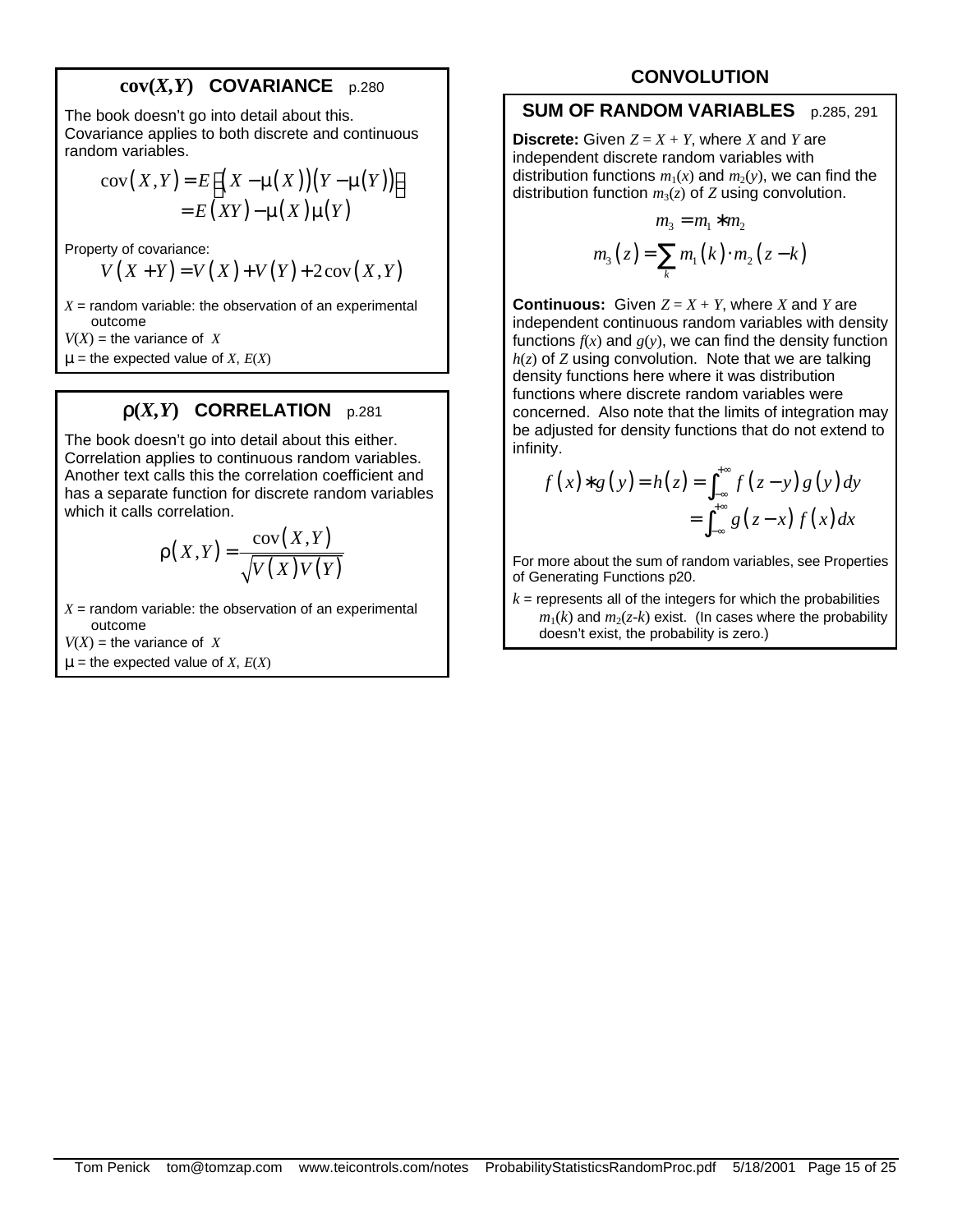#### **CONVOLUTION EXAMPLE**

Suppose the distribution functions  $m_1(x)$  and  $m_2(y)$  for the discrete random variables *X* and *Y* are

$$
m_1(x) = m_2(x) = \begin{pmatrix} 0 & 1 & 2 \\ 1/8 & 3/8 & 1/2 \end{pmatrix}
$$

Given  $Z = X + Y$ , we can find the distribution function  $m_3(z)$  of *Z* using convolution.

$$
m_3(z) = m_1(x) * m_2(y) = \sum_k m_1(k) \cdot m_2(z - k)
$$

For each possible value of *k* we have

$$
P(z=0) = \frac{1}{8} \cdot \frac{1}{8} = \frac{1}{64}, k=0
$$
  
\n
$$
P(z=1) = \frac{1}{8} \cdot \frac{3}{8} + \frac{3}{8} \cdot \frac{1}{8} = \frac{3}{32}, k=0, 1
$$
  
\n
$$
P(z=2) = \frac{1}{8} \cdot \frac{1}{2} + \frac{3}{8} \cdot \frac{3}{8} + \frac{1}{2} \cdot \frac{1}{8} = \frac{17}{64}, k=0, 1, 2
$$
  
\n
$$
P(z=3) = \frac{3}{8} \cdot \frac{1}{2} + \frac{1}{2} \cdot \frac{3}{8} = \frac{3}{8}, k=1, 2
$$
  
\n
$$
P(z=4) = \frac{1}{2} \cdot \frac{1}{2} = \frac{1}{4}, k=2
$$

**Therefore** 

$$
m_3(z) = \begin{pmatrix} 0 & 1 & 2 & 3 & 4 \\ 1/64 & 3/32 & 17/64 & 3/8 & 1/4 \end{pmatrix}
$$

## **LAW OF LARGE NUMBERS**

#### **LAW OF LARGE NUMBERS** p.305

Also called the *Law of Averages*, the law of large numbers is the *first fundamental theorem of probability*. It is sometimes called the *Weak Law of Large Numbers* to distinguish it from the *Strong Law of Large Numbers*. Probability may be viewed 1) *intuitively*, as the frequency at which an outcome occurs over the long run, and 2) *mathematically*, as a value of the distribution function for the random variable representing the experiment. The law of large numbers theorem shows that these two interpretations are consistent.

Let  $X_1, X_2, \ldots X_n$  be an independent trials process with finite expected value  $\mu = E(X_i)$  and finite variance  $\sigma^2 = V(X_j)$ . Let  $S_n = X_1 + X_2 + \ldots + X_n$ . Then for any  $\epsilon > 0$ .

$$
P\left(\left|\frac{S_n}{n} - \mu\right| \ge \varepsilon\right) \to 0 \text{ as } n \to \infty
$$

$$
P\left(\left|\frac{S_n}{n} - \mu\right| < \varepsilon\right) \to 1 \text{ as } n \to \infty
$$

Note that  $\frac{S_n}{S_n}$  $\frac{n}{n}$  is the average of the individual outcomes, so  $n$ 

*Sn n*  $-\mu$  is the average deviation.

In other words, if we conduct a lot of trials, the average result will be really close to the expected value.

- $\mu$  = the expected value of *X*,  $E(X)$
- $S_n$  = the sum of the random variables
- $n =$  the number of possible outcomes or the number of random variables
- $\epsilon$  = any positive real number

# **CHEBYSHEV INEQUALITY** p.305,316

Let *X* be a discrete random variable with expected value  $\mu = E(X)$ , and let  $\varepsilon > 0$  be any positive real number. Then

$$
P(|X - \mu| \ge \varepsilon) \le \frac{V(X)}{\varepsilon^2}
$$

In other words, the probability that the outcome differs from the expected value by an amount greater than or equal to the value  $\varepsilon$  is not greater than the variance divided by the square of ε.

- $X =$  random variable: the observation of an experimental outcome
- $\mu$  = the expected value of *X*,  $E(X)$
- $V(X)$  = the variance of *X*
- $\epsilon$  = any positive real number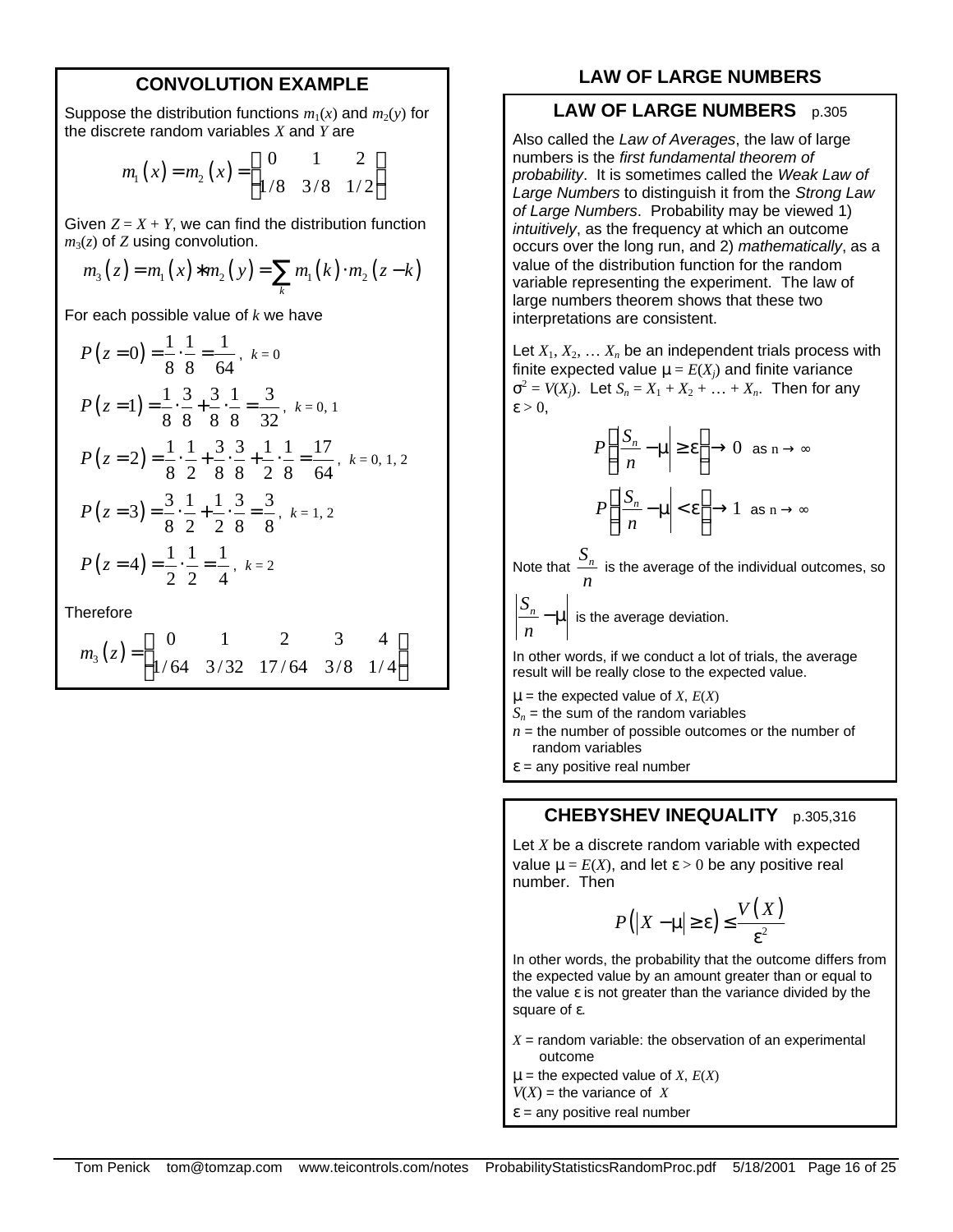# **CENTRAL LIMIT THEOREM**

## **CENTRAL LIMIT THEOREM** p.325

The *second fundamental theorem of probability* is the Central Limit Theorem. This theorem says that if *Sn* is the sum of *n* mutually independent random variables, then the distribution function of *Sn* is well-approximated by a certain type of continuous function known as the normal density function, given by the formula

$$
f_X(x) = \frac{1}{\sigma \sqrt{2\pi}} e^{-(x-\mu)^2/2\sigma^2} \text{ see p8.}
$$

 $σ = the deviation$ 

 $\sigma^2$  = the variance

 $\mu$  = the expected value of *X*,  $E(X)$ 

# $S_n^*$  **STANDARDIZED SUM OF**  $S_n$  p.326

The standardized sum always has the expected value 0 and variance 1. A sum of variables is standardized by subtracting the expected number of successes and dividing by its standard deviation.

$$
S_n^* = \frac{S_n - np}{\sqrt{jpq}} \text{ or } S_n^* = \frac{S_n - n\mu}{\sqrt{n\sigma^2}}
$$

#### **CENTRAL LIMIT THEOREM FOR BINOMIAL DISTRIBUTIONS** p.328

For the binomial distribution  $b(n,p,i)$  we have

$$
\Phi(x) = \lim_{n \to \infty} \sqrt{npq} \, b\Big(n, p, \Big\langle np + x\sqrt{npq} \Big\rangle\Big)
$$

 $\phi(x)$  = standard normal density

 $n =$  number of trials or selections

 $p =$  probability of success *q* = probability of failure (1-*p*)

#### **CENTRAL LIMIT THEOREM FOR BERNOULLI TRIALS** p.330

Where *Sn* is the number of successes in *n* Bernoulli trials (Bernoulli trials have 2 possible outcomes). Note that *a*\* and *b*\* are standardized values:

$$
a^* = \frac{a - np}{\sqrt{npq}} \qquad b^* = \frac{b - np}{\sqrt{npq}}
$$
  

$$
\lim_{n \to \infty} P(a \le S_n \le b) = \int_{a^*}^{b^*} \phi(x) dx
$$
  
where  $\phi(x) = \frac{1}{\sqrt{2\pi}} e^{-x^2/2}$ 

\*For some reason, there is a big problem when performing this integration. The table of values in the next box are for areas under the curve of  $\phi(x)$  and may be used as a close approximation instead of performing the integration. For example, for the integration from  $a^* = -2$  to  $b^* = -3$ , find the values of  $NA(z)$  for  $z = .2$  and  $z = .3$  in the table and add them together to get .1942. **Note** that in this case the values were added because they represented areas on each side of the mean (center). In the case where both values were on the same side of the mean (both have the same sign), a subtraction would have to take place to find the desired area. That is because  $NA(z)$  is the area bounded by *z* and the mean. Refer to the figure below.



#### **TABLE OF VALUES FOR**  $NA(0,z)$  p.331 The area under the normal density curve from 0 to *z*.

| The area under the normal density curve from 0 to z. |       |                |       |                |       |                |       |
|------------------------------------------------------|-------|----------------|-------|----------------|-------|----------------|-------|
| $\overline{z}$                                       | NA(z) | $\overline{z}$ | NA(z) | $\overline{z}$ | NA(z) | $\overline{z}$ | NA(z) |
| .0                                                   | .0000 | 1.0            | .3413 | 2.0            | .4772 | 3.0            | .4987 |
| $\cdot$ 1                                            | .0398 | 1.1            | .3643 | 2.1            | .4821 | 3.1            | .4990 |
| $\cdot$                                              | .0763 | 1.2            | .3849 | 2.2            | .4861 | 3.2            | .4993 |
| .3                                                   | .1179 | 1.3            | .4032 | 2.3            | .4893 | 3.3            | .4995 |
| .4                                                   | .1554 | 1.4            | .4192 | 2.4            | .4918 | 3.4            | .4997 |
| .5                                                   | .1915 | 1.5            | .4332 | 2.5            | .4938 | 3.5            | .4998 |
| .6                                                   | .2257 | 1.6            | .4452 | 2.6            | .4953 | 3.6            | .4998 |
| .7                                                   | .2580 | 1.7            | .4554 | 2.7            | .4965 | 3.7            | .4999 |
| .8                                                   | .2881 | 1.8            | .4641 | 2.8            | .4974 | 3.8            | .4999 |
| .9                                                   | .3159 | 1.9            | .4713 | 2.9            | .4981 | 3.9            | .5000 |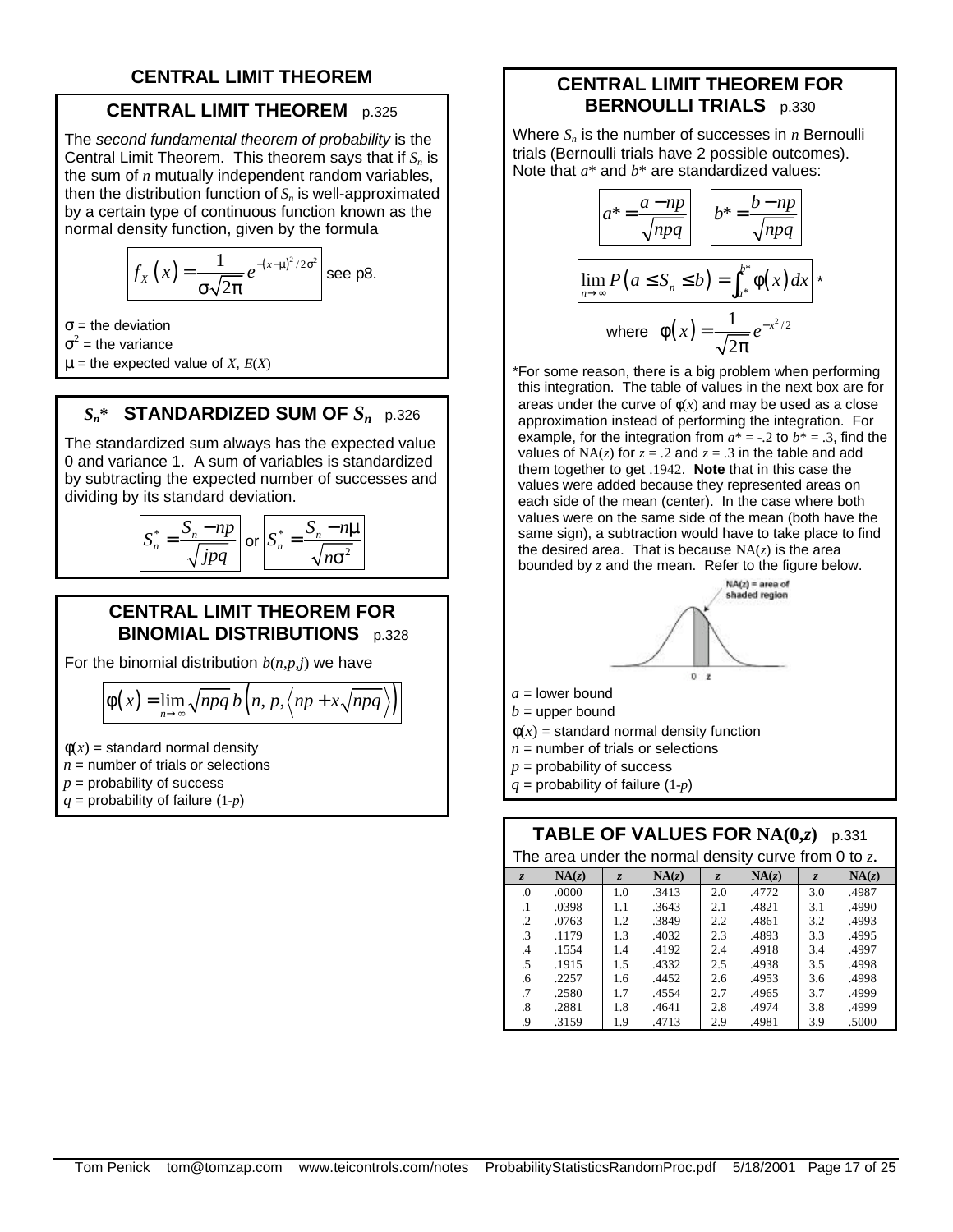#### **CENTRAL LIMIT THEOREM FOR THE SUM OF DISCRETE VARIABLES** p.343

Where *Sn* is the sum of *n* discrete random variables:

$$
\lim_{n\to\infty}P\left(a<\frac{S_n-n\mu}{\sqrt{n\sigma^2}}
$$

Note that  $\frac{S_n - n\mu}{\sqrt{n\sigma^2}} = S_n^*$  $\frac{S_n - n\mu}{\sqrt{2}} = S_n^*$ *n*  $\frac{-n\mu}{\mu}$  = σ . See Standardized Sum p.17.

Note also that *a* and *b* will have to be similarly standardized before applying the Table of Values for NA(*z*) that appears previous.

 $a =$ lower bound

 $b =$  upper bound

 $n =$  number of trials or selections

#### **CENTRAL LIMIT THEOREM – GENERAL FORM** p.343

Where *Sn* is the sum of *n* discrete random variables, and we assume that the deviation of this sum approaches infinity *sn*→∞:

$$
\lim_{n\to\infty}P\left(a<\frac{S_n-m_n}{s_n}
$$

 $m_n$  = the mean of  $S_n$ 

 $s_n$  = the deviation of  $S_n$  (square root of the variance)

 $a =$  lower bound

 $b =$  upper bound

 $n =$  number of trials or selections

#### **APPROXIMATION THEOREM** p.342

For *n* large:

$$
P(S_n = j) \sim \frac{\phi(x_j)}{\sqrt{n\sigma^2}} = \frac{1}{\sqrt{2\pi n\sigma^2}} e^{-\frac{(j - n\mu)^2}{2n\sigma^2}}
$$

where 
$$
x_j = \frac{(j - n\mu)}{\sqrt{n\sigma^2}}
$$

 $\phi(x)$  = standard normal density  $n =$  number of trials or selections  $p =$  probability of success  $\mu$  = the expected value of *X*,  $E(X)$ 

$$
\sigma^2 = \text{the variance}
$$

## **GENERATING FUNCTIONS**

#### *g***(***t***) GENERATING FUNCTIONS** p.365

A generating function *g*(*t*) produces the *moments* of a random variable *X*. The first moment of  $g(t)$  is the mean; the variance may be determined from the first and second moments of *g*(*t*); and knowledge of all of the moments determines the distribution function completely. So knowing the generating function provides more information than knowing the mean and variance only. The moments of *g*(*t*) are its derivatives for  $t = 0$ . So  $g(t)$  may be called the *moment generating function* for *X*.

Discrete: 
$$
g(t) = E(e^{tX}) = \sum_{j=1}^{\infty} e^{tx_j} p(x_j)
$$
  
Continuous: 
$$
g(t) = E(e^{tX}) = \int_{-\infty}^{+\infty} e^{tx} f_X(x) dx
$$
  
Uniform Density: 
$$
g(t) = E(e^{tX}) = \frac{1}{b-a} \int_a^b e^{tx} dx
$$

Note that the limits of integration are the range of the random variable *X* and are not necessarily infinite. Moments may also be calculated directly; see the next box.

- $t =$  just some variable we need in order to have a generating function
- $j = a$  counting variable (integer) for the dummy variable  $x$  $x =$  dummy variable, I think

 $f_X(x)$  = density function for the random variable *X*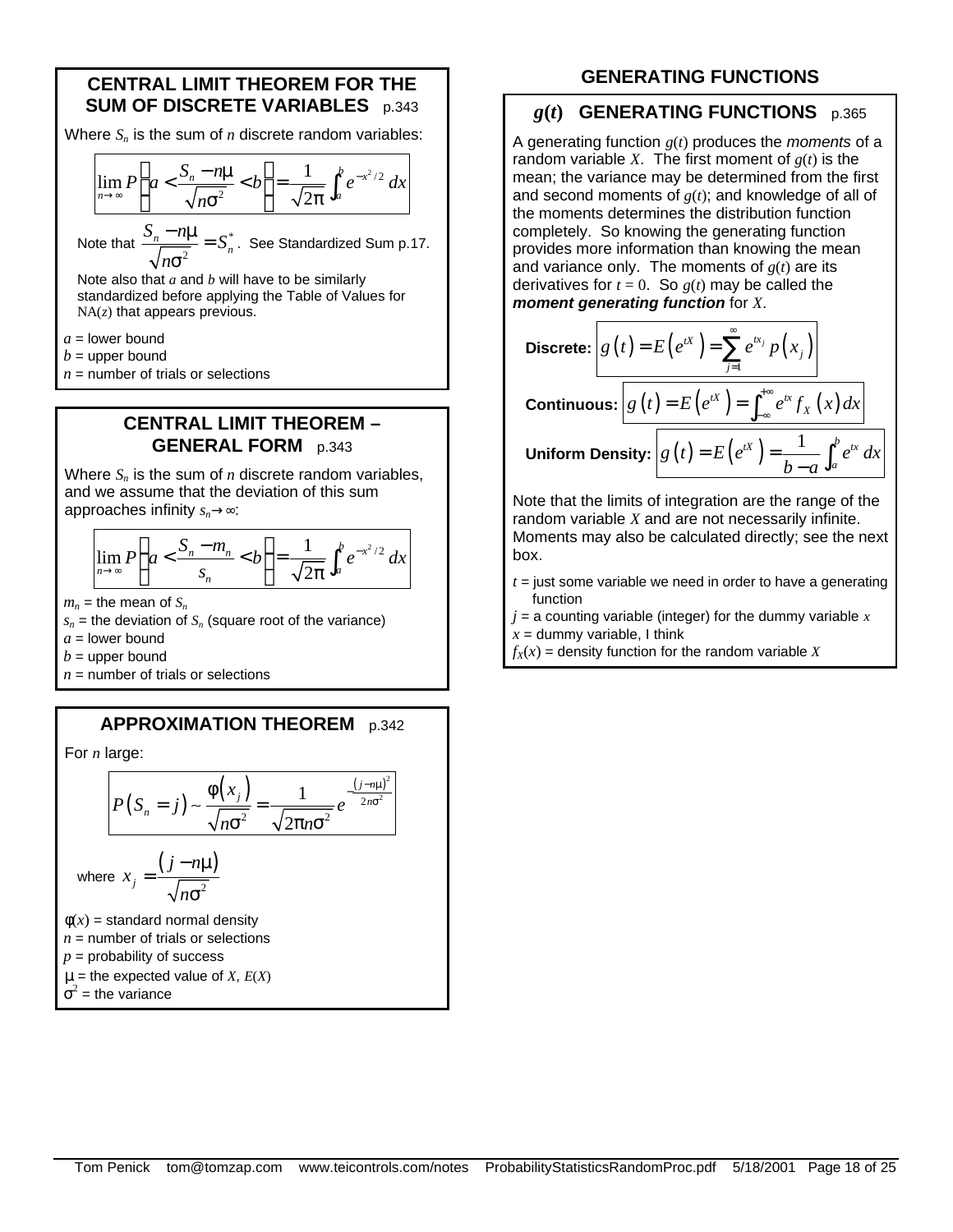#### *un* **MOMENTS** p.366, 394

The moments are the derivatives of the generating function evaluated at  $t = 0$ . They describe the mean, variance, and distribution functions of a random variable. A moment is determined by differentiating the generating function  $n$  times and then setting  $t = 0$ . The moments of a generating function give useful information; for example the first moment  $(n = 1)$  is the *mean* of the random variable for  $t = 0$ .

$$
\mu_n = E(X^n) = \frac{d^n}{dt^n} g(t) \Big|_{t=0}
$$
  
**Discrete:** 
$$
\mu_n = \sum_{j=1}^{\infty} (x_j)^k P(X = x_j)
$$
  
**Continuous:** 
$$
\mu_n = E(X^n) = \int_{-\infty}^{+\infty} x^n f_X(x) dx
$$
  
Mean: 
$$
\mu = \mu_1
$$
 for  $t = 0$   
Variance: 
$$
\sigma^2 = \mu_2 - \mu_1^2
$$
 for  $t = 0$   
Sanity check:  $\mu_0 = 1$  for  $t = 0$   
 $t =$  just some variable we need in order to have a generating

- function
- $k = a$  dummy counting variable (integer) for the moment calculation
- $n = a$  counting variable (integer) for the moments, where  $n = 1$  for the 1<sup>st</sup> moment,  $n = 2$  for the 2<sup>nd</sup> moment, etc.

#### *g***(***t***) SPECIFIC GENERATING FUNCTIONS**  p.366

Following are some distribution functions and their generating functions.

**Uniform distribution** for 1≤ *j* ≤ *n*

$$
p_{X}(j) = \frac{1}{n} \qquad \qquad g(t) = \frac{e^{t}(e^{nt} - 1)}{n(e^{t} - 1)}
$$
  

$$
\mu = (n+1)/2 \qquad \qquad \sigma^{2} = (n^{2} - 1)/12
$$

**Binomial distribution** for 0≤ *j* ≤ *n*

$$
p_{X}(j) = {n \choose j} p^{j} q^{n-j} \qquad g(t) = (pe^{t} + q)^{n}
$$
  

$$
\mu = np \qquad \qquad \sigma^{2} = np(1-p)
$$

**Geometric distribution** for all *j*

$$
p_X(j) = q^{j-1}p
$$
  $g(t) = \frac{pe^t}{1 - qe^t}$   
 $\mu = 1/p$   $\sigma^2 = q/p^2$ 

**Poisson distribution** with mean λ for all *j*

$$
p_{X}(j) = \frac{e^{-\lambda} \lambda^{j}}{j!} \qquad g(t) = e^{\lambda(e^{t} - 1)}
$$
  

$$
\mu = \lambda \qquad \sigma^{2} = \lambda
$$

 $X =$  random variable: the observation of an experimental outcome

- $t =$  just some variable we need in order to have a generating function
- $j = a$  counting variable (integer) for the dummy variable  $x$

 $x =$  dummy variable, I think

#### *h***(***z***) ORDINARY GENERATING FUNCTION** p.370

Here are the definitions of *h*(*z*), but basically to get the ordinary generating function, find  $g(t)$  and replace  $e^t$  by z, replace  $e^{2t}$  by  $z^2$ , etc., and leave everything else alone.

$$
h(z) = g(\log z) = \sum_{j=0}^{n} z^{j} p(j)
$$

 $z =$  just some variable we need in order to have a generating function

 $j = a$  counting variable (integer) for the dummy variable  $z$  $p(j)$  = coefficient of  $z^j$  in  $h(z)$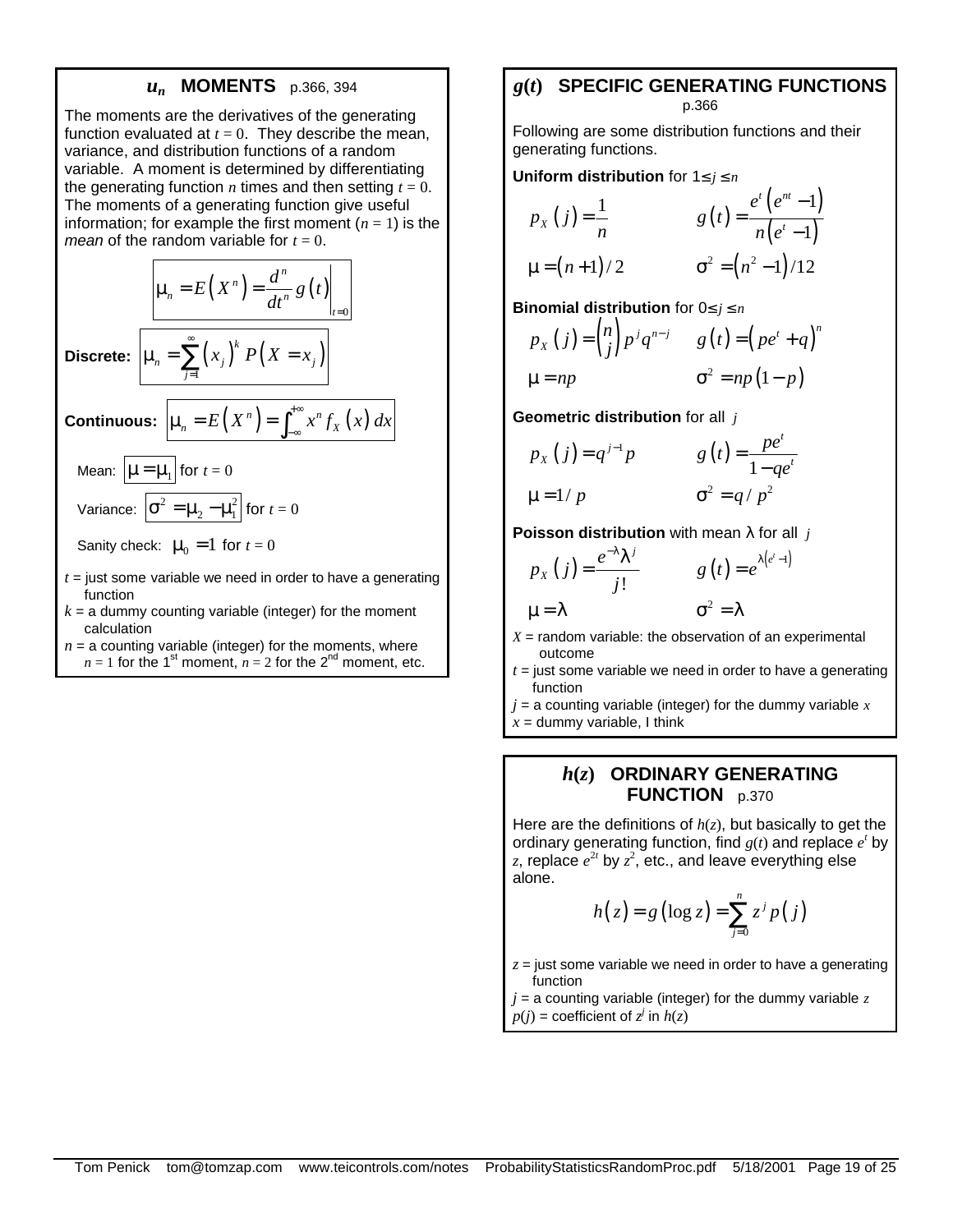| <b>PROPERTIES OF GENERATING</b><br><b>FUNCTIONS</b> p.371 |                                                                                                             |  |  |
|-----------------------------------------------------------|-------------------------------------------------------------------------------------------------------------|--|--|
| For $Y = X + a$ :                                         | $g_Y(t) = E(e^{tY}) = E(e^{t(X+a)})$                                                                        |  |  |
|                                                           | $= e^{ta} E(e^{tX}) = e^{ta} g_X(t)$                                                                        |  |  |
| For $Y = bX$ :                                            | $g_Y(t) = E(e^{tY}) = E(e^{t\delta X})$                                                                     |  |  |
|                                                           | $= g_x(bt)$                                                                                                 |  |  |
| For $Y = bX + a$ :                                        | $g_Y(t) = E(e^{tY}) = E(e^{t(bX+a)})$                                                                       |  |  |
|                                                           | $= e^{ta} E(e^{tbX}) = e^{ta} g_X(bt)$                                                                      |  |  |
|                                                           | For $X^* = \frac{X - \mu}{\sigma}$ : $g_{x^*}(t) = e^{-\mu t / \sigma} g_x \left( \frac{t}{\sigma} \right)$ |  |  |
| For $Z = X + Y$ :                                         | $g_Z(t) = E(e^{tZ}) = E(e^{t(X+Y)})$                                                                        |  |  |
|                                                           | $= E(e^{tX}) E(e^{tY}) = g_X(t) g_Y(t)$                                                                     |  |  |
| therefore                                                 | $g_{z}(t) = g_{x}(t) g_{y}(t)$                                                                              |  |  |
| also                                                      | $h_{z}(z) = h_{x}(z) h_{y}(z)$                                                                              |  |  |
| For $t=0$ :                                               | $g(t) = 1$                                                                                                  |  |  |

## *p***(***j***) COEFFICIENTS OF THE ORDINARY GENERATING FUNCTION** p.370

This is defined by Taylor's formula:

$$
p(j) = \frac{h^{(j)}(0)}{j!}
$$

For example, if  $h(z) = \frac{1}{z} + \frac{1}{z}z + \frac{1}{z}z^2$  $4 \t2 \t4$  $h(z) = \frac{1}{z} + \frac{1}{z}z + \frac{1}{z}z^2$  then *p* has values of {1/4,1/2,1/4}.

 $z =$  just some variable we need in order to have a generating function

 $j = a$  counting variable (integer) for the dummy variable  $z$  $h(z)$  = ordinary generating function

# **MARKOV CHAINS**

#### **STATES** p.405

A Markov chain is composed of various states with defined paths of movement between states and associated probabilities of movement along these paths. Permissible paths from one state to another are called *steps*.

For example, let's say in the Land of Oz, there are never 2 nice days in a row. When they have a nice day, the following day will be rain or snow with equal probability. When they have snow or rain, there is a 50% chance that the following day will be the same and an equal chance of the other two possibilities. So the states look like this.



#### **TRANSITION MATRIX** p.406

A transition matrix or **P-matrix** is an arrangement of all of the probabilities of moving between states. So  $p_{ij}$  is the probability of moving from state *i* to state *j* in one step.

For the example above, the transition matrix is

|                                                                              | rain nice snow |                                                 |
|------------------------------------------------------------------------------|----------------|-------------------------------------------------|
| rain $(1/2 \t1/4 \t1/4)$                                                     |                |                                                 |
| $\overline{P}$ = nice $\left  \frac{1}{2} \quad 0 \quad \frac{1}{2} \right $ |                |                                                 |
| snow                                                                         |                | $\begin{pmatrix} 1/4 & 1/4 & 1/2 \end{pmatrix}$ |

So the values in the first row represent the probabilities of the weather following a rainy day, etc. Notice that the rows each sum to 1 but the columns do not. We can use the terminology  $p_{12}$  to mean the probability of having a nice day (2) after a rainy day (1). We can read the result from element  $p_{12}$  of the matrix.

# **MATRIX POWERS** p.406

The above **P-matrix** raised to the second power gives us  $2^{nd}$  day probabilities, raised to a power of 3 gives us  $3<sup>rd</sup>$  day probabilities, etc.

|  | $(.438 \t .188 \t .375)$              |
|--|---------------------------------------|
|  | $\overline{P}^2 =   .375 .250 .375  $ |
|  | $.375$ .188 .438                      |

We use the notation  $p_{12}^{(2)}$  to mean the probability of having a nice day 2 days after a rainy day, e.g.  $p_{\text{rain nice}}^{(\text{Hdays})} = (.188)$ .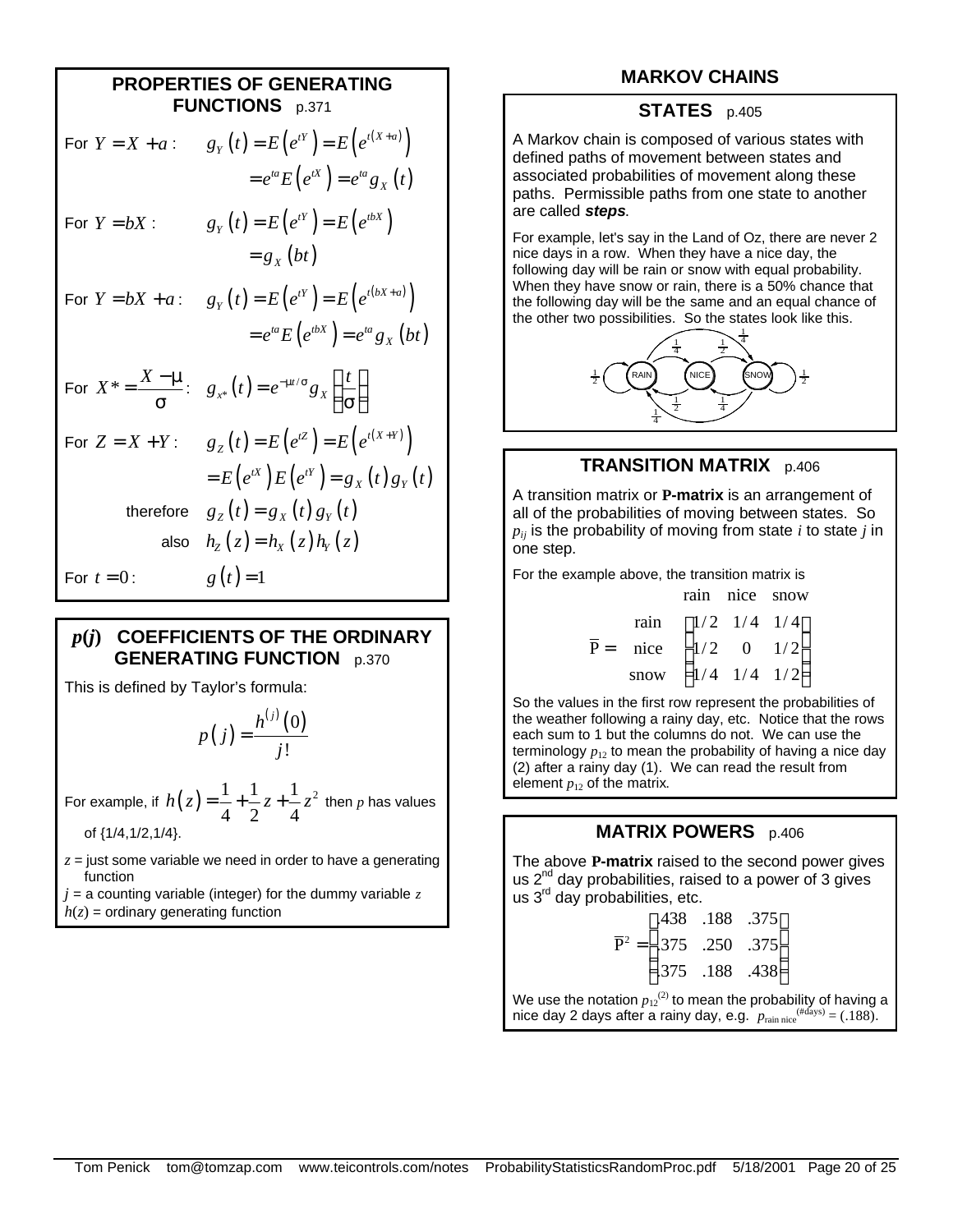#### **ABSORBING CHAINS** p.415

A Markov chain is *absorbing* if there are one or more states from which it is not possible to leave and it is possible to get to one of these states from any state in the chain.



A state that is not absorbing (states 2 and 3 in this example) is called a *transient state*. The *P*-matrix for the example above is

$$
\overline{P} = \begin{pmatrix}\n1 & 2 & 3 & 4 \\
1 & 0 & 0 & 0 \\
2 & 6 & 0 & 0 & 0 \\
3 & 0 & 6 & 0 & 0 & 4 \\
4 & 0 & 0 & 0 & 1\n\end{pmatrix}
$$

#### **CANONICAL FORM** p.417

Using the P-matrix in the previous box as an example, reorder the rows and columns so that the transient states are listed first.

$$
\overline{P} = \begin{pmatrix}\n2 & 3 & 1 & 4 \\
2 & 0 & .4 & .6 & 0 \\
3 & 6 & 0 & 0 & .4 \\
1 & 0 & 0 & 1 & 0 \\
4 & 0 & 0 & 0 & 1\n\end{pmatrix}
$$

Note that we have submatrices defined as

$$
\overline{P} = \left(\frac{\overline{Q} \mid \overline{R}}{0 \mid \overline{I}}\right)
$$
 where

 $Q = a$  matrix to be used later to find the fundamental matrix N

 $R = a$  matrix to be used later to find the probability of absorption matrix *B*

 $0 = a$  matrix of zeros

 $I =$ an identity matrix

Note that in this particular example, the 4 matrices are all the same size, but this is not always the case.

#### **FUNDAMENTAL MATRIX OF AN ABSORBING CHAIN** p.418

The fundamental matrix of an absorbing chain, or the N-matrix, gives additional information. The value *nij* of the N-matrix is the expected number of times the chain will be in state *j* given that it begins in state *i*.

$$
\overline{N} = \left(\overline{I} - \overline{Q}\right)^{-1}
$$

From our example P-matrix we have

$$
N = \left[ \begin{pmatrix} 1 & 0 \\ 0 & 1 \end{pmatrix} - \begin{pmatrix} 0 & .4 \\ .6 & 0 \end{pmatrix} \right]^{-1} = 2 \begin{pmatrix} 2 & 3 \\ 1.32 & .526 \\ .789 & 1.32 \end{pmatrix}
$$

 $Q = a$  submatrix extracted from the P-matrix canonical form and used to obtain the fundamental matrix

 $I =$ an identity matrix

#### **TIME TO ABSORPTION** p.419

The time to absorption or *t*-matrix, gives the number of expected steps before the chain is absorbed. In other words, given that the chain begins in state *i*, we can expect absorption to occur in  $t_i$  steps.

$$
t = \overline{\mathbf{N}}c
$$

From our example N-matrix of the previous box we have

$$
t = \begin{pmatrix} 1.32 & .526 \\ .789 & 1.32 \end{pmatrix} \times \begin{pmatrix} 1 \\ 1 \end{pmatrix} = 2 \begin{pmatrix} 1.84 \\ 2.11 \end{pmatrix}
$$

 $N =$  the fundamental matrix  $c = a$  column matrix of ones

#### **PROBABILITY OF ABSORPTION** p.420

The probability of absorption or B-matrix, gives the probability that the chain is absorbed in state *j* given that it began in state *i*.

$$
\overline{B} = \overline{N}\overline{R}
$$

From our example N-matrix of the previous box we have

$$
\overline{B} = \begin{pmatrix} 1.32 & .526 \\ .789 & 1.32 \end{pmatrix} \times \begin{pmatrix} .6 & 0 \\ 0 & .4 \end{pmatrix} = \begin{pmatrix} 1 & 4 \\ .789 & .211 \\ .474 & .526 \end{pmatrix}
$$

 $N =$  the fundamental matrix

 $R = a$  submatrix of the canonical form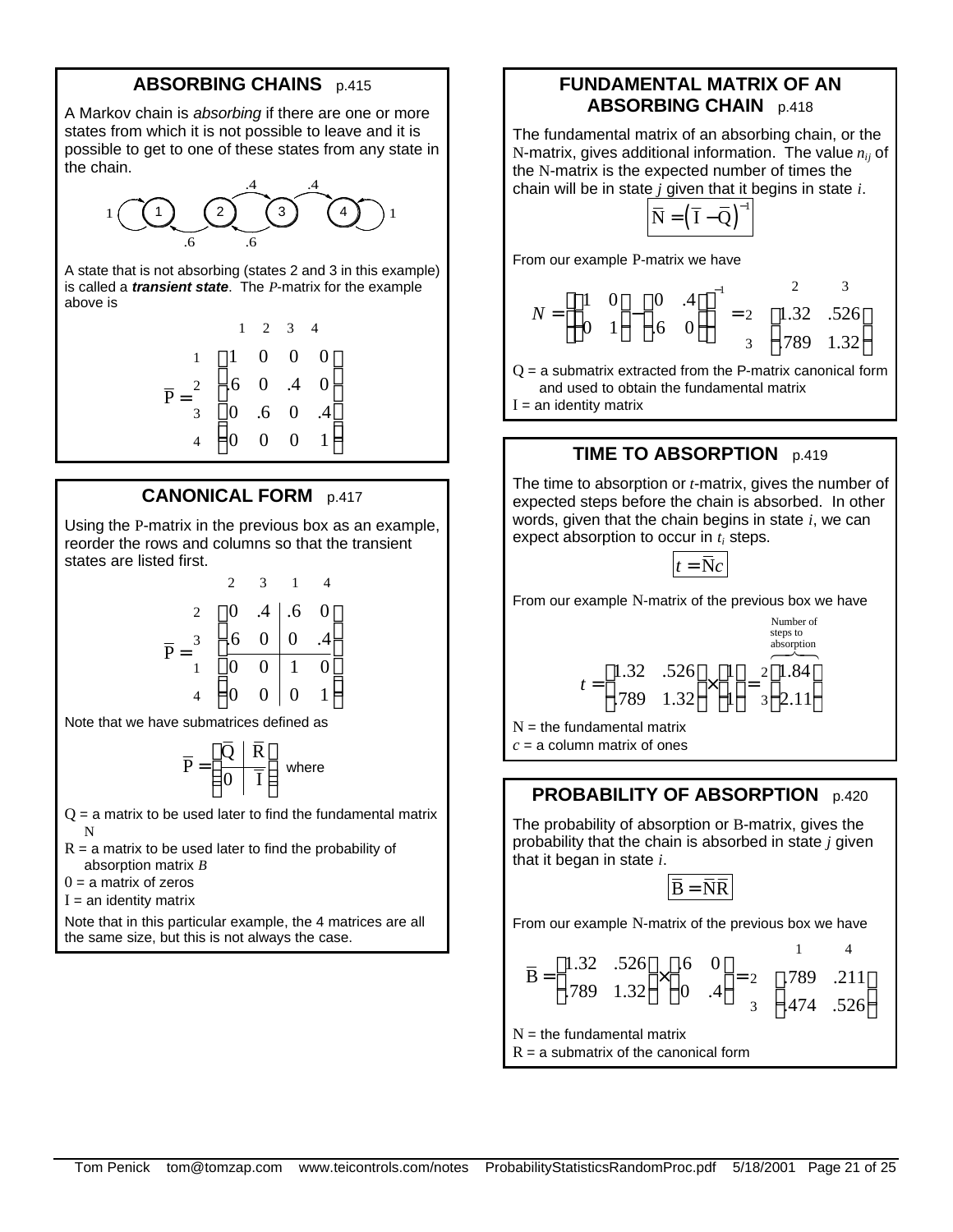# **REGULAR MARKOV CHAIN** p.433

A Markov chain is called a *regular* chain if some power of the transition matrix has only positive elements. In other words, for some *n*, it is possible to go from any state to any state in exactly *n* steps. Every regular chain is also ergodic.

# **ERGODIC MARKOV CHAIN** p.433

A Markov chain is called an *ergodic* chain if it is possible to go from every state to every other state (not necessarily in one move). Ergodic chains are sometimes called *irreducible*.

# **W FIXED PROBABILITY MATRIX** p.434

As the transition matrix of a regular Markov chain is raised to a higher power, the result tends toward a matrix of common rows called the *fixed probability matrix*. Sometimes you can use a calculator and raise P to a power of about 12 to see what it goes to as *n* gets large. Other times this doesn't work (all rows of W are not equal) and you have to use the method of Solving For w in the next box.

$$
\overline{\mathbf{W}} = \lim_{n \to \infty} \overline{\mathbf{P}}^n
$$

If we define *w* as one of the common rows of *W*, then

$$
wP = w \text{ and } Pc = c
$$

*w* is called the *fixed probability vector*. The elements of *w* will all be positive and will sum to one. The fact that all rows of W are the same means that the probability of arriving at a particular state after many steps is the same regardless of the starting point.

$$
w(\overline{P}-\overline{I})=0
$$

 $P =$  the transition matrix

- $c = a$  column matrix of ones
- $w =$  the fixed probability vector
- $I =$ an identity matrix

# **SOLVING FOR w** p.436

Since  $w\overline{P} = w$  and  $w_1 + w_2 + w_3 = 1$  (assuming a 3×3 *P*-matrix), we have 4 equations and 3 unknowns

$$
w_1 + w_2 + w_3 = 1
$$
  
\n
$$
\overline{P}_{i1} \overline{w} = p_{11}w_1 + p_{21}w_2 + p_{31}w_3 = w_1
$$
  
\n
$$
\overline{P}_{i2} \overline{w} = p_{12}w_1 + p_{22}w_2 + p_{32}w_3 = w_2
$$
  
\n
$$
\overline{P}_{i3} \overline{w} = p_{13}w_1 + p_{23}w_2 + p_{33}w_3 = w_3
$$

 $P =$  the transition matrix

 $p_{ii}$  = the element from row *i* and column *j* of the transition matrix

 $w =$  the fixed probability vector

 $w_j$  = the element from column *j* of any row of limiting matrix *W*

## **Z FUNDAMENTAL MATRIX OF AN ERGODIC CHAIN** p.456

As with absorbing chains, the fundamental matrix of an ergodic chain leads to useful information, but is found in a different way

$$
\left|\overline{Z}=\left(\overline{I}-\overline{P}+\overline{W}\right)\right|
$$

1

 $P =$  the transition matrix

 $I =$ an identity matrix

 $W =$  the fixed probability matrix

# **MEAN FIRST PASSAGE MATRIX OF AN ERGODIC CHAIN** p.459

The mean first passage matrix gives the expected number of steps from an initial state to a destination state. The mean first passage matrix is denoted by the letter *M* and is found one element at a time using the following formula

$$
m_{ij} = \frac{z_{jj} - z_{ij}}{w_j}
$$

 $m_{ii}$  = an element of the mean first passage matrix  $z =$  an element of the fundamental matrix

 $w_j$  = an element of the fixed probability vector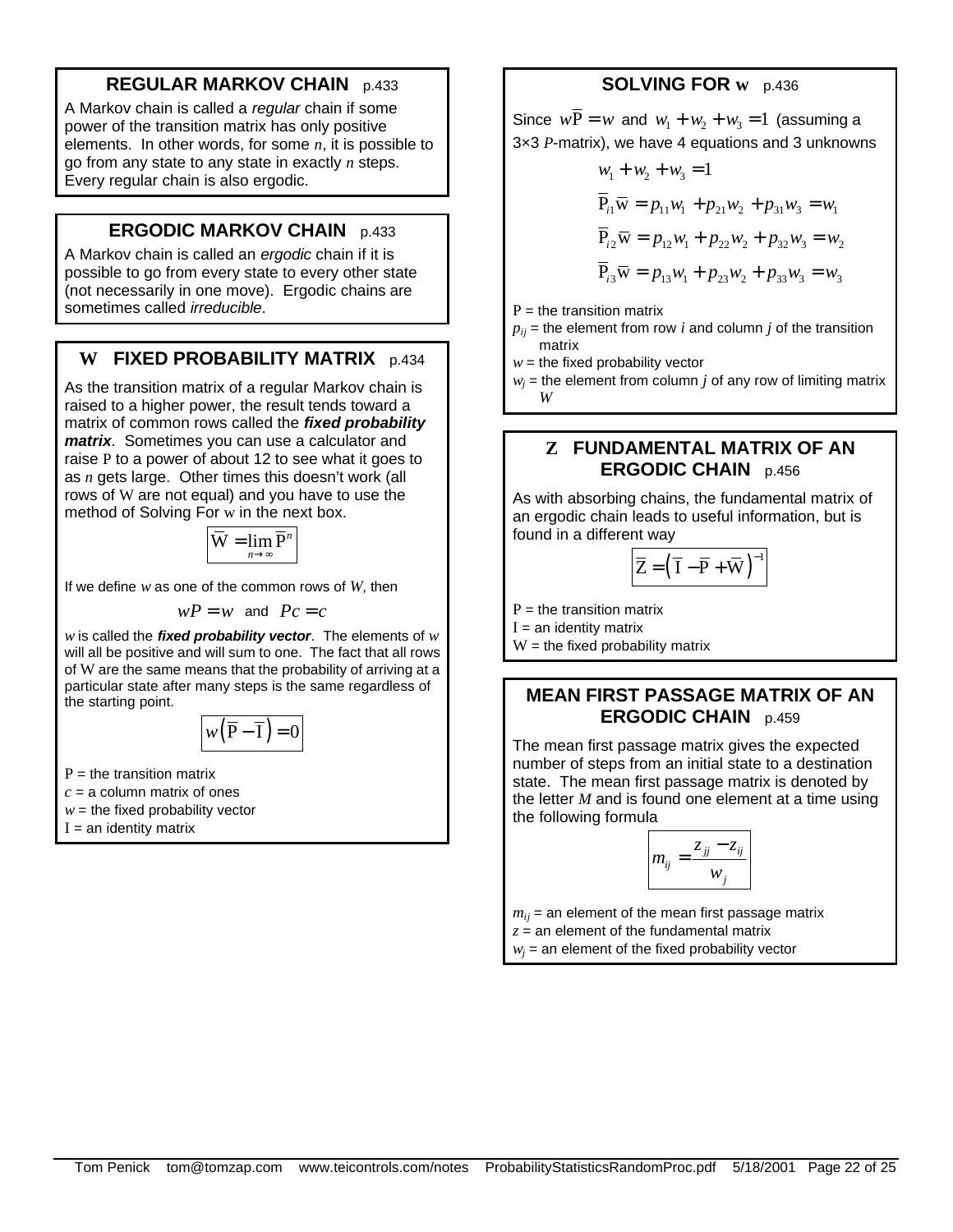# **SOME SAMPLE/CLASSIC PROBLEMS**

## **MEDICAL PROBABILITIES**

A drug is thought to be effective with probability *x* each time it is used. A beta function can be estimated to fit the probability and expected density (see Beta Density Function p12). A new probability can be given data from more recent trials and successes. Given  $\alpha$  and  $\beta$ , and subsequent knowledge that there have been *i* successes in *n* new events, the probability of an event being successful is

$$
P(\text{success}) = \frac{\alpha + i}{\alpha + \beta + n}
$$

## **THE ENVELOPE PROBLEM**

This is also called the *hat check* problem. *n* letters are randomly inserted into *n* addressed envelopes. What is the probability that no letter will be put into the correct envelope?

The probability that the first letter is put into the correct envelope is 1/*n*. Given that the first has been placed in the proper envelope, the probability that the second one is put into the correct envelope is 1/(*n*-1) and so on. So the probability that all are put into the correct envelopes is the product of the individual probabilities or

$$
P(E_1 \cap E_2 \cap \dots \cap E_n) = \frac{1}{n!}
$$

But the question was what is the probability that NO letter will be put into the correct envelope. To make a long story short, this turns out to be

(no letter in correct envelope) =  $\frac{1}{\infty} - \frac{1}{\infty} + \cdots + (-1)^n \frac{1}{\infty}$ 2!  $3!$   $n!$  $P(\text{no letter in correct envelope}) = \frac{1}{2!} - \frac{1}{3!} + \cdots + (-1)^n$  $=\frac{1}{2!} - \frac{1}{3!} + \cdots (-1)^n \frac{1}{n}$ 

#### **THE BIRTHDAY PROBLEM**

Given *r* people, what is the probability that there are at least two with the same birthday? It is easier to find the probability that no two will have the same birthday and subtract that from one.

Considering the first person, he could have any of 365 birthdays. Then the second person could only have one of 364 birthdays since one had been taken by the first person. The third person could have one of the 363 *unused* birthdays, etc. The sample space consists of all of the possible combinations of birthdays that the group could have.

$$
P\left(\text{some share}\atop \text{a birthday}\right) = 1 - \frac{365 \cdot 364 \cdot \dots \cdot (365 - r + 1)}{365}
$$

# **A CARD PROBLEM**

A Gin hand of 10 cards is dealt. What is the probability that 4 cards belong to one suit, and there are 3 cards in each of two other suits?

$$
\binom{4}{1}\binom{3}{2}\binom{13}{4}\binom{13}{3}\binom{13}{3}
$$
= 0.044

The equation reads, "from 4 suits choose 1 suit, from the remaining 3 suits choose 2 suits, from one suit of 13 cards choose 4 cards, from another suit choose 3 cards, and from another suit choose 3 cards. Divide the product of these by the number of 10-card hands possible from a deck of 52 cards."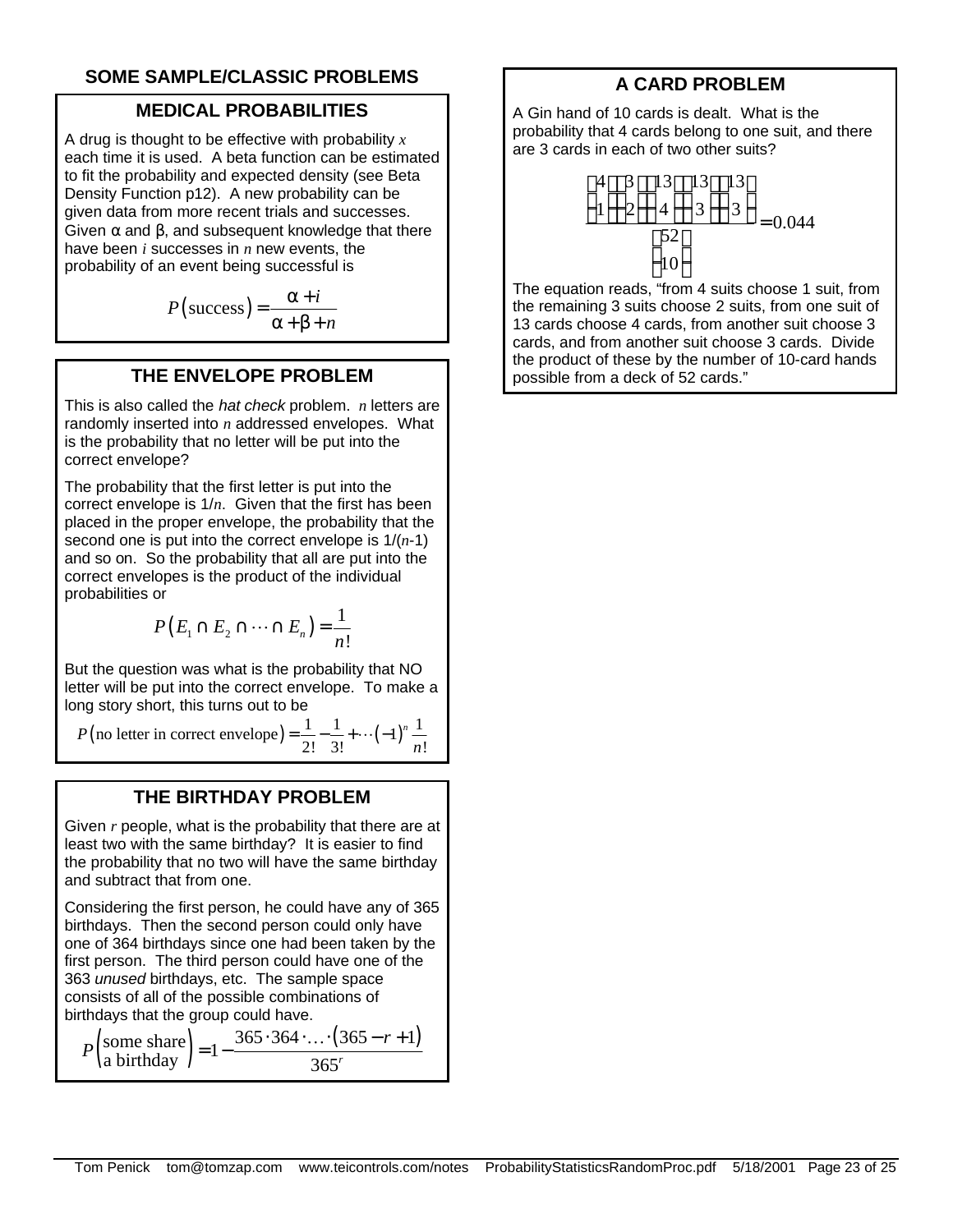# **GENERAL MATHEMATICAL**

## **EULER'S EQUATION**

 $e^{j\phi} = \cos \phi + j \sin \phi$ 

#### **TRIGONOMETRIC IDENTITIES**

 $e^{+j\theta} + e^{-j\theta} = 2\cos\theta$ 

$$
e^{+j\theta} - e^{-j\theta} = j2\sin\theta
$$

$$
e^{\pm j\theta} = \cos \theta \pm j \sin \theta
$$

#### **LOGARITHMS**

$$
\ln x = b \leftrightarrow e^b = x \qquad \ln x^y = y \ln x
$$

$$
\ln e^x = x \qquad e^{a \ln b} = b^a
$$

$$
\log_a x = y \leftrightarrow a^y = x
$$

# **CALCULUS – L'HÔPITOL'S RULE**

If the limit of  $f(x)/g(x)$  as *x* approaches *c* produces the indeterminate form  $0/0$ ,  $\infty$  /  $\infty$ , or  $-\infty$  /  $\infty$ , then the derivative of both numerator and denominator may be taken

> $(x)$  $(x)$  $(x)$  $\lim_{x \to c} \frac{f(x)}{g(x)} = \lim_{x \to c} \frac{f(x)}{g'(x)}$  $f(x)$ ,  $f'(x)$  $\rightarrow c$   $g(x)$   $\rightarrow c$   $g'(x)$ ′ = ′

provided the limit on the right exists or is infinite. The derivative may be taken repeatedly provided the numerator and denominator get the same treatment.

To convert a limit to a form on which L'Hôpital's Rule can be used, try algebraic manipulation *or* try setting *y* equal to the limit then take the natural log of both sides. The ln can be placed to the right of lim. This is manipulated into fractional form so L'Hôpital's Rule can be used, thus getting rid of the ln. When this limit is found, this is actually the value of ln *y* where *y* is the value we are looking for.

Other indeterminate forms (which might be convertible) are 1<sup>∞</sup>,  $\infty^0$ , 0<sup>0</sup>, 0⋅ ∞, and ∞–∞. Note that  $0^{\circ} = 0$ 

# **CALCULUS - DERIVATIVES**

$$
\frac{d}{dx} \frac{u}{v} = \frac{v \cdot u' - u \cdot v'}{v^2}
$$

$$
\frac{d}{dx} a^x = a^x \ln a \qquad \frac{d}{dx} a^u = u' \cdot a^x \ln a
$$

$$
\frac{d}{dx} e^u = u' \cdot e^u
$$

$$
\frac{d}{dx} \ln x = \frac{1}{x} \qquad \frac{d}{dx} \ln u = \frac{u'}{u}
$$

**CALCULUS - INTEGRATION**  $\int dx = x + C \qquad \int x^n dx = \frac{x^{n+1}}{n+1}$ 1  $x^n dx = \frac{x^{n+1}}{1} + C$ *n* +  $=\frac{x}{x}+$  $\int x^n dx = \frac{x}{n+1}$  $e^u dx = \frac{1}{\epsilon} \cdot e^u + C$  $\int e^{u} dx = \frac{1}{u'} \cdot e^{u} + C$   $\int xe^{x} dx = (x-1)e^{x} + C$  $\frac{1}{2}(ax-1)$  $xe^{ax}dx = \frac{e^{ax}}{2}(ax-1) + C$  $\int xe^{ax} dx = \frac{e}{a^2}(ax-1) +$  $(n-1)$  $(n+1)$  $(n-1)$  $(n/2)+1$   $(n/2)$ 2  $\sqrt{2}a^{(n+1)/2}$ 0  $(2) + 1 \quad (n/2)$  $1)/2$  !! for odd 2  $1 \cdot 3 \cdot 5 \cdots (n-1)$ for even 2  $\int_{a}^{n}$  *ax*<sup>2</sup> *dx* -  $\int$  2*a*<sup>(*n*</sup>)  $n/2$  +1  $(n/2)$ *n n*  $x^n e^{-ax^2} dx = \begin{cases} 2a \end{cases}$ *n n*  $a^{(n/2)}$   $\sqrt[n]{a}$  $\int_{0}^{\infty}$   $\int_{0}^{n}$   $\int_{0}^{2} dx$   $\int_{0}^{n}$   $2a^{(n+1)}$ +  $\lfloor (n-1)/2 \rfloor$ =  $\int_0^\infty x^n e^{-ax^2} dx = \begin{cases} 2a \\ 1 \cdot 3 \cdot 5 \cdots (n-1) \end{cases}$  $\frac{1}{x} dx = \ln |x| + C$  $\int \frac{1}{x} dx = \ln |x| + C$   $\int a^x dx = \frac{1}{\ln a}$ ln  $a^x dx = \frac{1}{a^x} + C$  $\int a^x dx = \frac{1}{\ln a} a^x +$  $\int \sin^2 u \, du = \frac{1}{2}u - \frac{1}{4}\sin 2u + C$  $\int \cos^2 u \, du = \frac{1}{2}u + \frac{1}{4}\sin 2u + C$ Integration by parts:  $\int u dv = uv - \int v du$ 

## **FACTORIAL**

*n*! is the number of ways a collection of *n* objects can be ordered. See also Stirling Approximation.

#### **STIRLING APPROXIMATION**

Useful in calculating large factorials.

$$
n! \simeq n^n e^{-n} \quad \text{or} \quad n! = n^n e^{-n} \sqrt{2\pi n}
$$

# *e x*  **INFINITE SUM**

Useful in the subject of probability.

$$
e^x = \sum_{k=0}^{\infty} \frac{x^k}{k!}
$$

# *e -x*  **ANOTHER** *e* **THING**

*n*

$$
\mathsf{As}\, n \to \infty,\qquad \bigg(1
$$

$$
\frac{1 - \frac{x}{n}}{\left(1 - \frac{x}{n}\right)^n \to e^{-x}}
$$